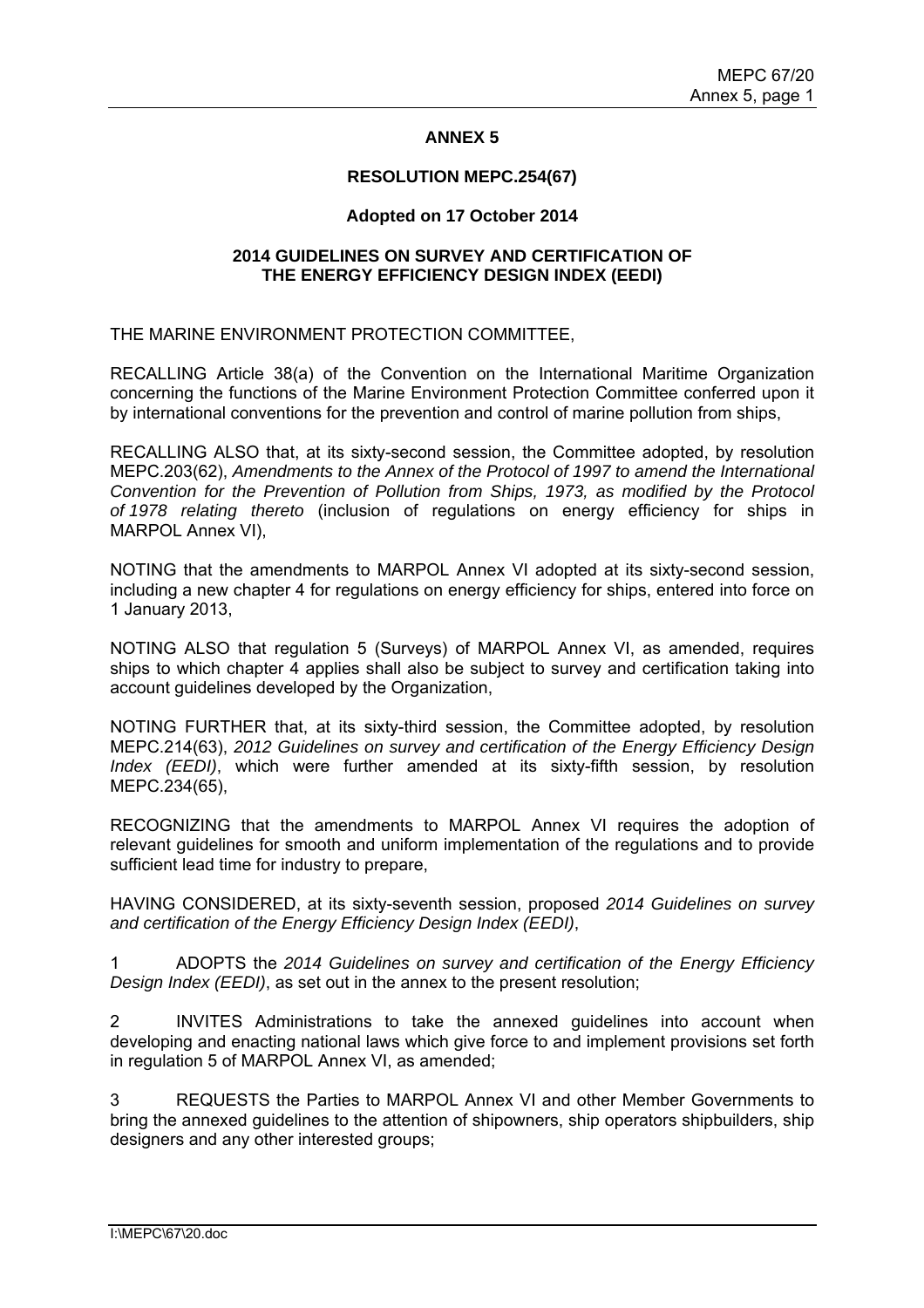4 AGREES to keep these guidelines under review in light of the experience gained with their application; and

5 REVOKES the *2012 Guidelines on survey and certification of the Energy Efficiency Design Index (EEDI),* adopted by resolution MEPC.214(63), as amended by resolution MEPC.234(65).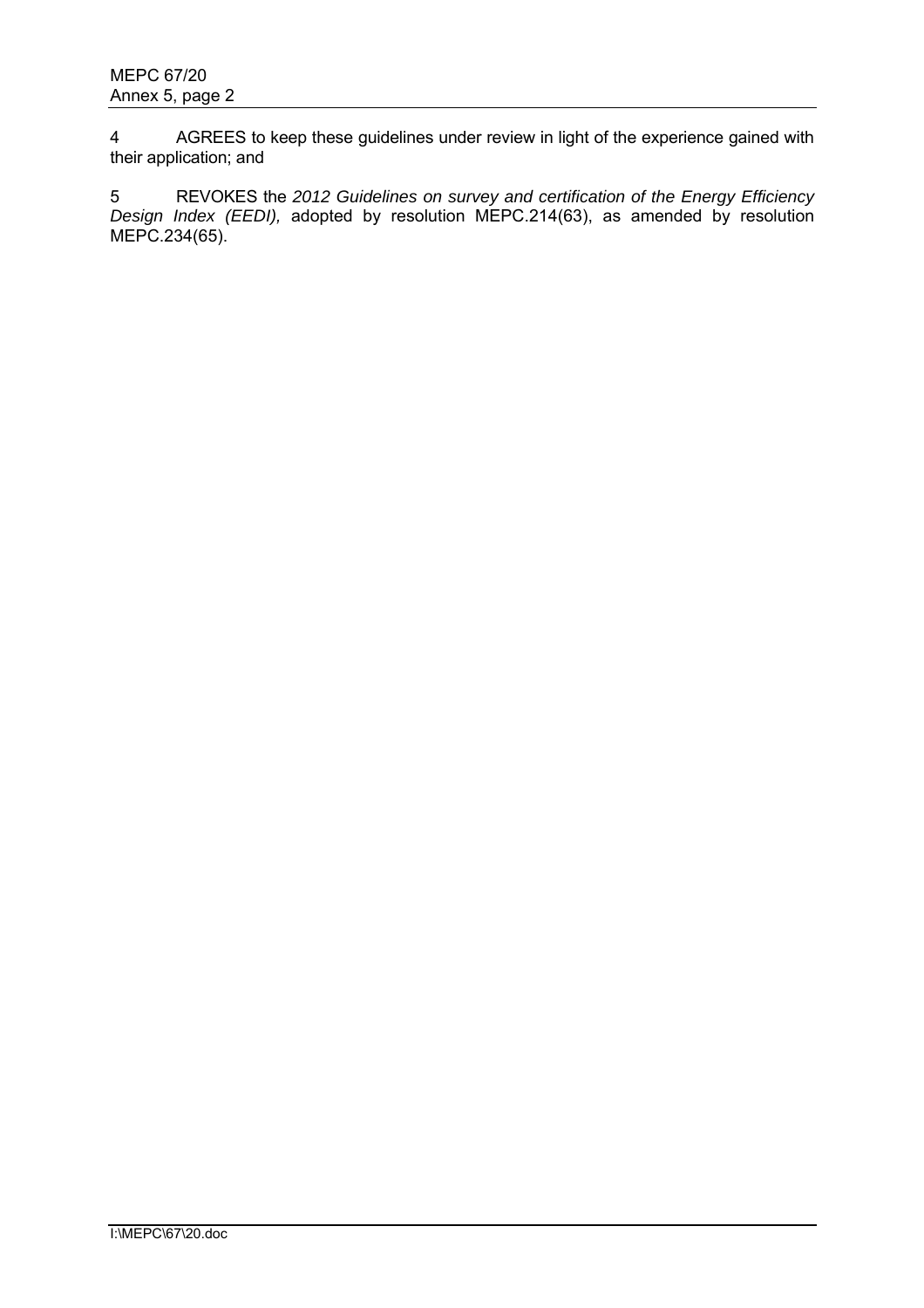### ANNEX

### **2014 GUIDELINES ON SURVEY AND CERTIFICATION OF THE ENERGY EFFICIENCY DESIGN INDEX (EEDI)**

## Table of contents

- 1 GENERAL
- 2 DEFINITIONS
- 3 APPLICATION
- 4 PROCEDURES FOR SURVEY AND CERTIFICATION
	- 4.1 General
	- 4.2 Preliminary verification of the attained EEDI at the design stage
	- 4.3 Final verification of the attained EEDI at sea trial
	- 4.4 Verification of the attained EEDI in case of major conversion
- Appendix 1 Sample of EEDI Technical File
- Appendix 2 Guidelines for validation of electric power tables for EEDI (EPT-EEDI)
- Appendix 3 Electric power table form for EEDI (EPT-EEDI Form) and statement of validation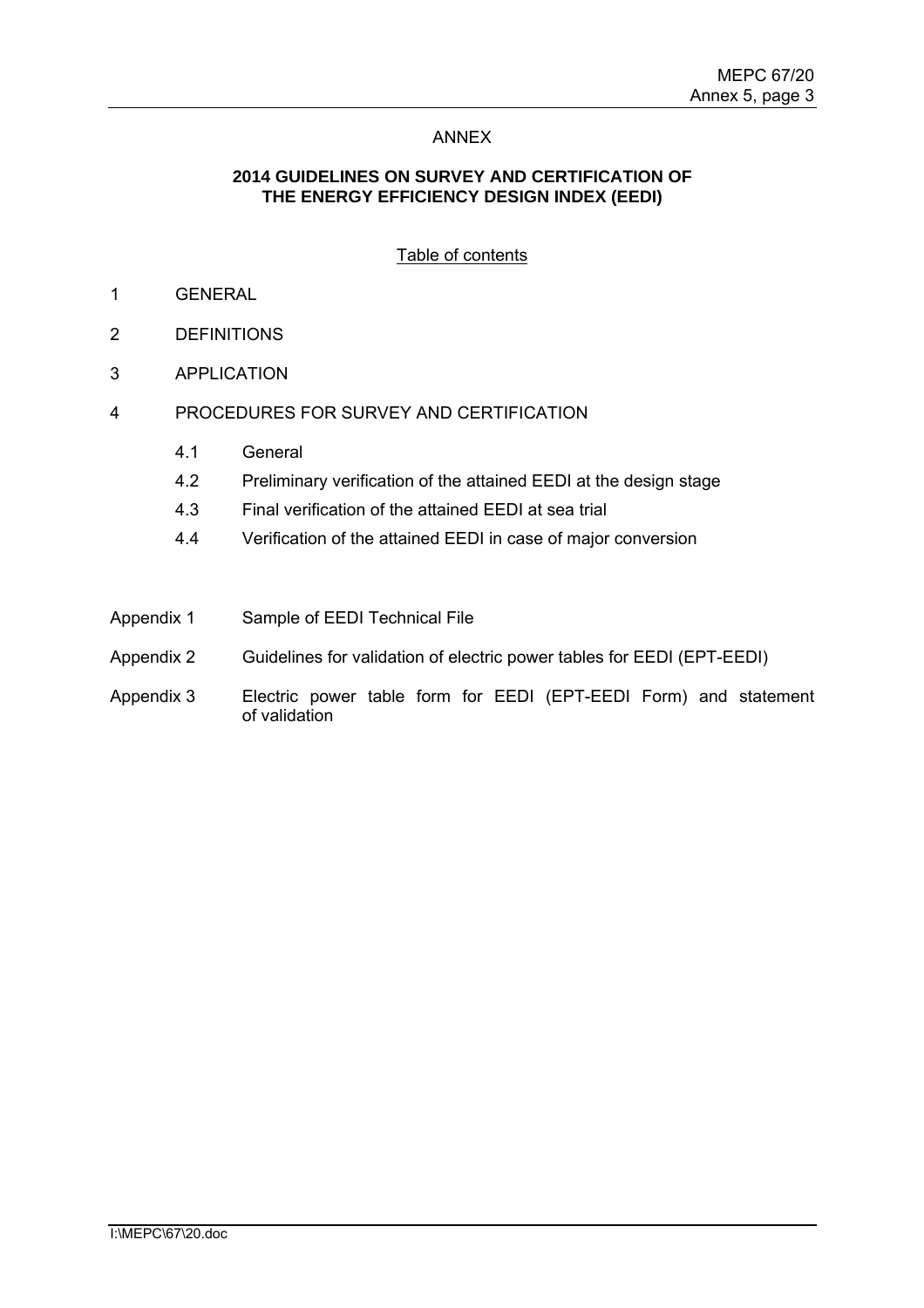## **1 GENERAL**

The purpose of these guidelines is to assist verifiers of the Energy Efficiency Design Index (EEDI) of ships in conducting the survey and certification of the EEDI, in accordance with regulations 5, 6, 7, 8 and 9 of MARPOL Annex VI, and assist shipowners, shipbuilders, manufacturers and other interested parties in understanding the procedures for the survey and certification of the EEDI.

### **2 DEFINITIONS**<sup>1</sup>

2.1 *Verifier* means an Administration or organization duly authorized by it, which conducts the survey and certification of the EEDI in accordance with regulations 5, 6, 7, 8 and 9 of MARPOL Annex VI and these guidelines.

2.2 *Ship of the same type* means a ship the hull form (expressed in the lines such as sheer plan and body plan), excluding additional hull features such as fins, and principal particulars of which are identical to that of the base ship.

2.3 *Tank test* means model towing tests, model self-propulsion tests and model propeller open water tests. Numerical calculations may be accepted as equivalent to model propeller open water tests or used to complement the tank tests conducted (e.g. to evaluate the effect of additional hull features such as fins, etc. on ship's performance), with the approval of the verifier.

### **3 APPLICATION**

These guidelines should be applied to new ships for which an application for an initial survey or an additional survey specified in regulation 5 of MARPOL Annex VI has been submitted to a verifier.

### **4 PROCEDURES FOR SURVEY AND CERTIFICATION**

### **4.1 General**

4.1.1 The Attained EEDI should be calculated in accordance with regulation 20 of MARPOL Annex VI and the *Guidelines on the method of calculation of the attained (EEDI) for new ships* adopted by resolution MEPC.245(66) (EEDI Calculation guidelines). Survey and certification of the EEDI should be conducted in two stages: preliminary verification at the design stage and final verification at the sea trial. The basic flow of the survey and certification process is presented in figure 1.

4.1.2 The information used in the verification process may contain confidential information of submitters which requires Intellectual Property Rights (IPR) protection. In the case where the submitter wants a non-disclosure agreement with the verifier, the additional information should be provided to the verifier upon mutually agreed terms and conditions.

 1 Other terms used in these guidelines have the same meaning as those defined in the *Guidelines on the method of calculation of the attained EEDI for new ships*.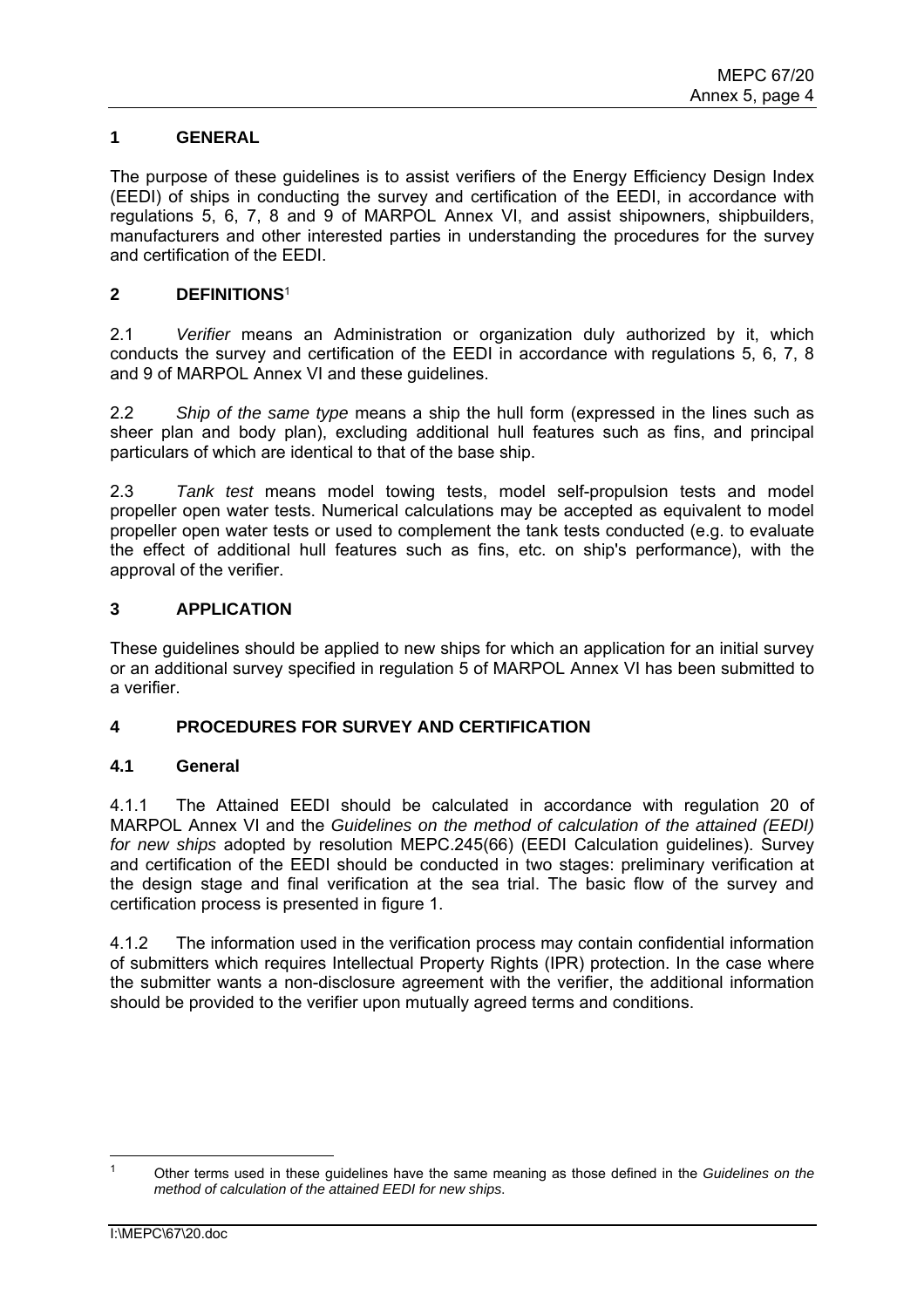

\* To be conducted by a test organization or a submitter.

### **Figure 1: Basic flow of survey and certification process**

### **4.2 Preliminary verification of the attained EEDI at the design stage**

4.2.1 For the preliminary verification at the design stage, an application for an initial survey and an EEDI Technical File containing the necessary information for the verification and other relevant background documents should be submitted to a verifier.

4.2.2 The EEDI Technical File should be written at least in English. The EEDI Technical File should include as a minimum, but not limited to:

.1 deadweight (DWT) or gross tonnage (GT) for passenger and ro-ro passenger ships, the maximum continuous rating (MCR) of the main and auxiliary engines, the ship speed (*Vref*), as specified in paragraph 2.2 of the EEDI Calculation guidelines, type of fuel, the specific fuel consumption (*SFC*) of the main engine at the 75% of MCR power, the *SFC* of the auxiliary engines at the 50% MCR power, and the electric power table2 for certain ship types, as necessary, as defined in the EEDI Calculation guidelines;

 $\overline{a}$ 

<sup>&</sup>lt;sup>2</sup> Electric power table should be validated separately, taking into account guidelines set out in appendix 2 to these Guidelines.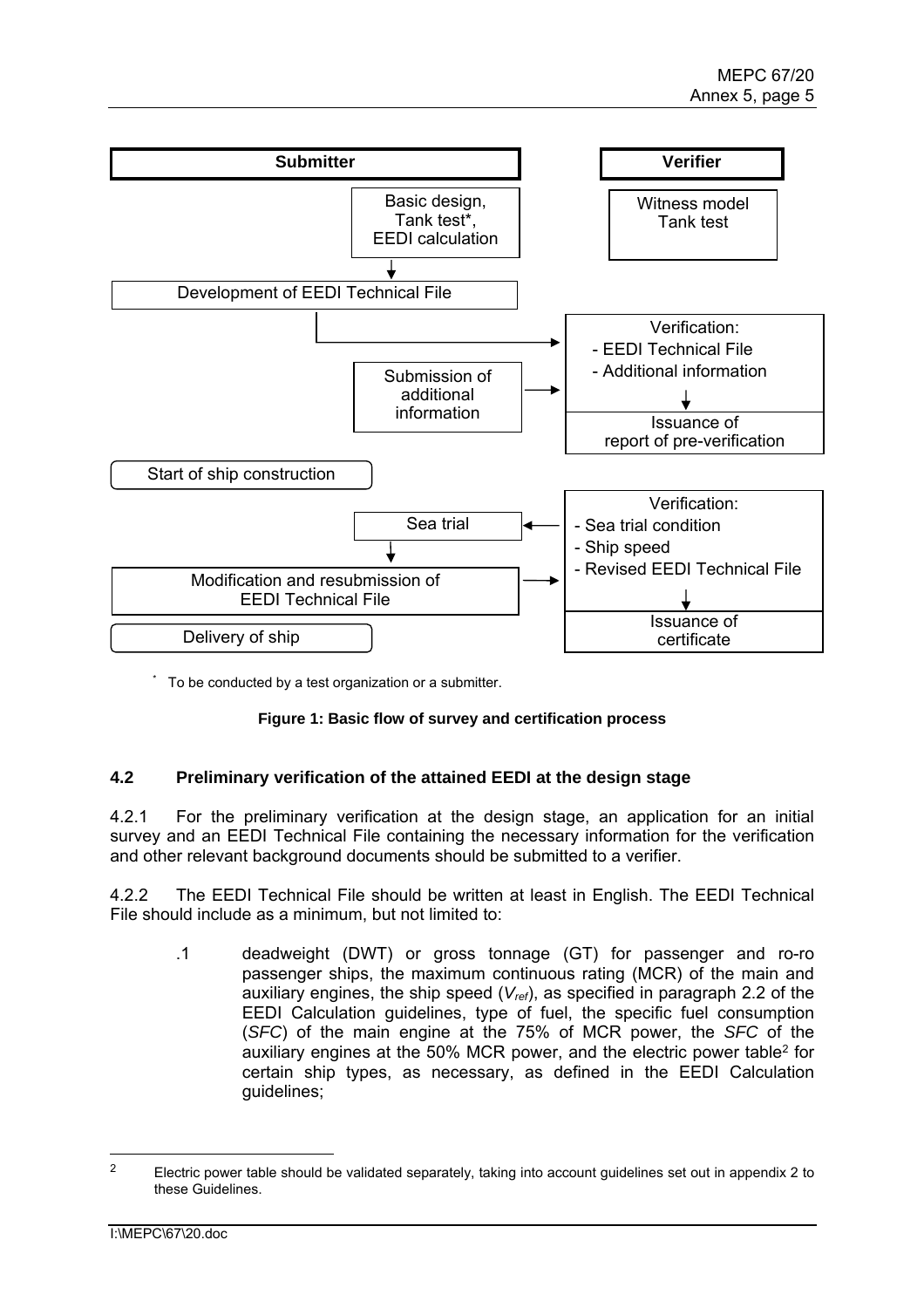- .2 power curve(s) (kW knot) estimated at design stage under the condition as specified in paragraph 2.2 of the EEDI Calculation guidelines, and, in the event that the sea trial is carried out in a condition other than the above condition, then also a power curve estimated under the sea trial condition;
- .3 principal particulars, ship type and the relevant information to classify the ship as such a ship type, classification notations and an overview of the propulsion system and electricity supply system on board;
- .4 estimation process and methodology of the power curves at design stage;
- .5 description of energy saving equipment;
- .6 calculated value of the attained EEDI, including the calculation summary, which should contain, at a minimum, each value of the calculation parameters and the calculation process used to determine the attained EEDI;
- .7 calculated values of the attained EEDIweather and *fw* value (not equal to 1.0), if those values are calculated, based on the EEDI Calculation guidelines; and
- .8 for LNG carriers:
	- .1 type and outline of propulsion systems (such as direct drive diesel, diesel electric, steam turbine);
	- .2 LNG cargo tank capacity in  $m<sup>3</sup>$  and BOR as define in paragraph 2.5.6.3 of the EEDI Calculation guidelines;
	- .3 shaft power of the propeller shaft after transmission gear at 100% of the rated output of motor ( $MPP<sub>Motor</sub>$ ) and  $\eta_{(i)}$  for diesel electric;
	- .4 maximum continuous rated power (*MCRSteamTurbine*) for steam turbine; and
	- .5 *SFCSteamTurbine* for steam turbine, as specified in paragraph 2.5.7 of the EEDI Calculation guidelines.

A sample of an EEDI Technical File is provided in appendix 1 to these guidelines.

4.2.3 For ships equipped with dual-fuel engine(s) using LNG and fuel oil, the C<sub>F</sub>-factor for gas (LNG) and the Specific Fuel Consumption (SFC) of gas fuel should be used by applying the following criteria as a basis for the guidance of the Administration:

- .1 final decision on the primary fuel rests with the Administration;
- .2 the ratio of calorific value of gas fuel (LNG) to total marine fuels (HFO/MGO), including gas fuel (LNG) at design conditions should be equal or larger than 50% in accordance with the formula below. However the Administration can accept a lower value of the percentage taking into account the intended voyages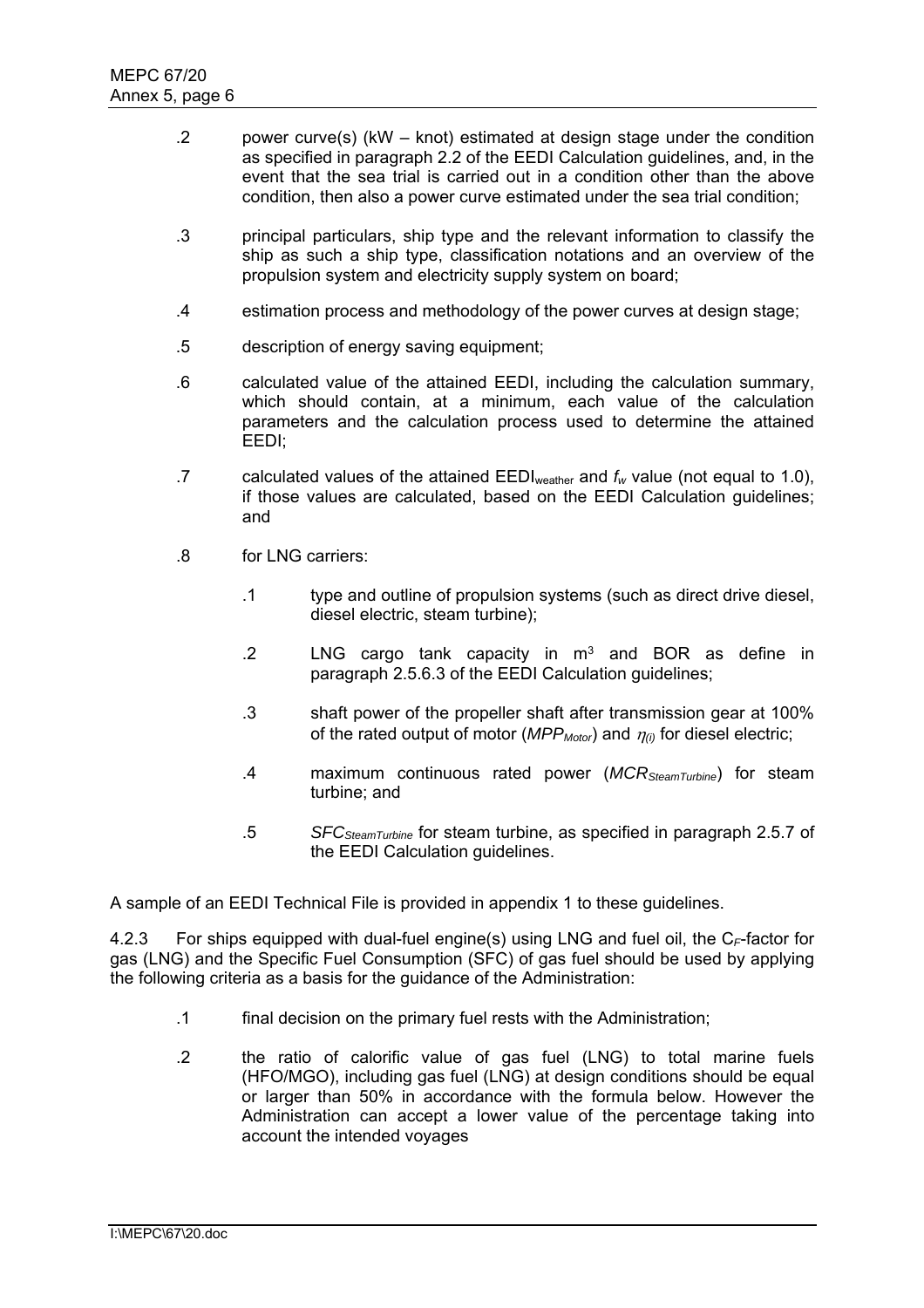$$
V_{gas} \times \rho_{gas} \times LCV_{gas} \times K_{gas}
$$
  

$$
\left(\sum_{i=1}^{nLiquid} V_{liquid(i)} \times \rho_{liquid(i)} \times LCV_{liquid(i)} \times K_{liquid(i)} \right) + V_{gas} \times \rho_{gas} \times LCV_{gas} \times K_{gas}
$$

Whereby,

 $V_{gas}$  is the total net tank volume of gas fuel on board in m<sup>3</sup>;  $V_{liquid}$  is the total net tank volume of every liquid fuel on board in m<sup>3</sup>;

 $\rho_{\text{\tiny{gas}}}$  is the density of gas fuel in kg/m<sup>3</sup>;

 $\rho_{\text{liquid}}$  is the density of every liquid fuel in kg/m<sup>3</sup>;

 $LCV_{gas}$  is the low calorific value of gas fuel in kJ/kg;

 $LCV_{liquid}$  is the low calorific value of liquid fuel in kJ/kg;

*K<sub>gas</sub>* is the filling rate for gas fuel tanks;

 $K_{\text{liquid}}$  is the filling rate for liquid fuel tanks.

Normal density, Low Calorific Value and filling rate for tanks of different kinds of fuel are listed below.

| Type of fuel                   | Density<br>(kg/m <sup>3</sup> ) | Low Calorific<br>Value (kJ/kg) | Filling rate for tanks |
|--------------------------------|---------------------------------|--------------------------------|------------------------|
| Diesel/Gas Oil                 | 900                             | 42700                          | 0.98                   |
| Heavy Fuel Oil                 | 991                             | 40200                          | 0.98                   |
| Liquefied Natural Gas<br>(LNG) | 450                             | 48000                          | $0.95*$                |

\* subject to verification of tank filling limit

- .3 in case the ship is not fully equipped with dual-fuel engines, the CF-factor for gas (LNG) should apply only for those installed engines that are of dualfuel type and sufficient gas fuel supply should be available for such engines; and
- .4 LNG fuelling solutions with exchangeable (specialized) LNG tank-containers should also fall under the terms of LNG as primary fuel.

4.2.4 The *SFC* of the main and auxiliary engines should be quoted from the approved NOx Technical File and should be corrected to the value corresponding to the ISO standard reference conditions using the standard lower calorific value of the fuel oil (42,700 kJ/kg), referring to ISO 15550:2002 and ISO 3046-1:2002. For the confirmation of the *SFC*, a copy of the approved  $NO<sub>x</sub>$  Technical File and documented summary of the correction calculations should be submitted to the verifier. In cases where the  $NO<sub>x</sub>$  Technical File has not been approved at the time of the application for initial survey, the test reports provided by manufacturers should be used. In this case, at the time of the sea trial verification, a copy of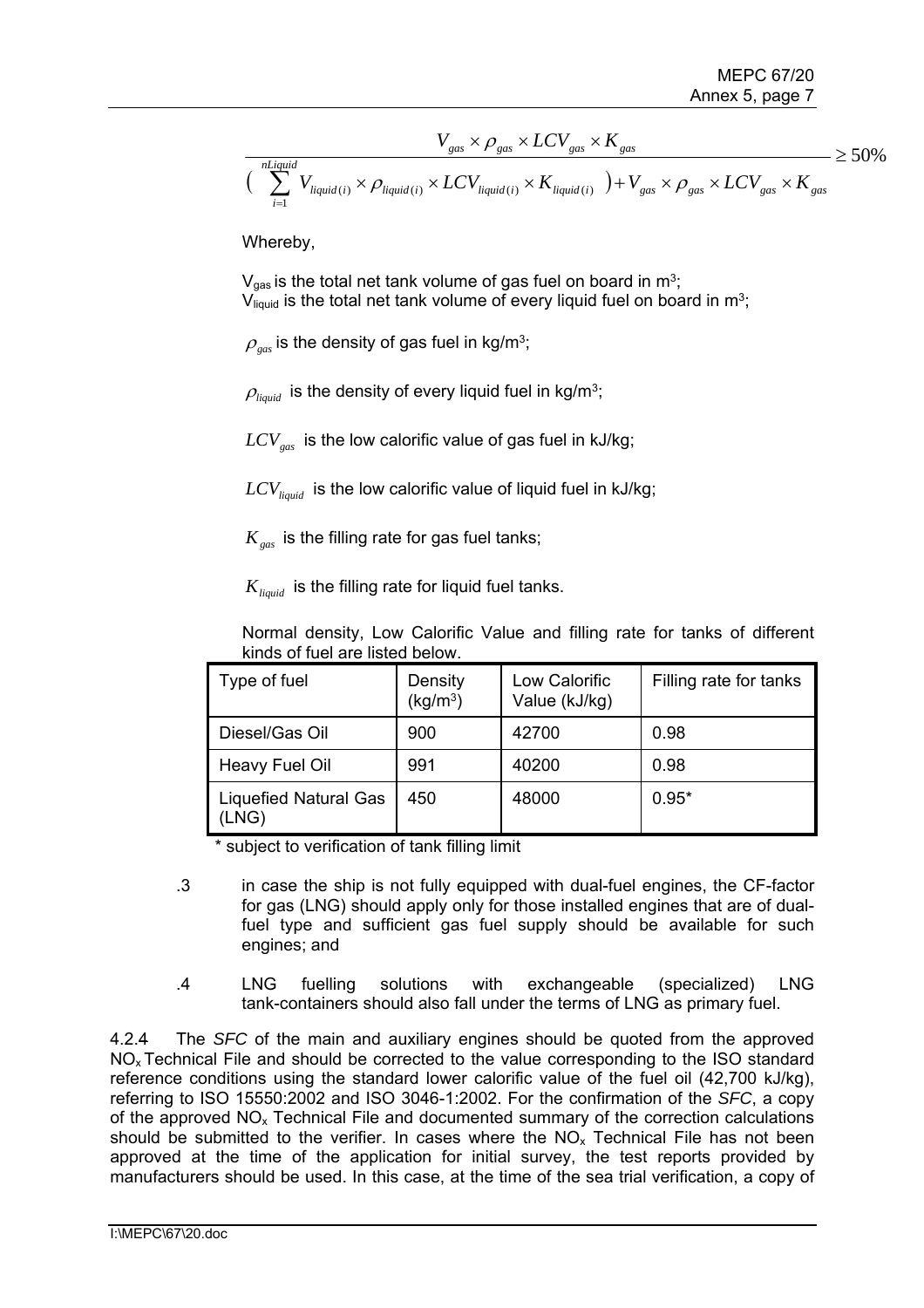the approved NOx Technical File and documented summary of the correction calculations should be submitted to the verifier. In the case that gas fuel is determined as primary fuel in accordance with paragraph 4.2.3 and that installed engine(s) have no approved  $NO<sub>x</sub>$ Technical File tested in gas mode, the *SFC* of gas mode should be submitted by the manufacturer and confirmed by the verifier.

**Note:** *SFC* in the NOx Technical File are the values of a parent engine, and the use of such value of *SFC* for the EEDI calculation for member engines may have the following technical issues for further consideration:

- .1 the definition of "member engines" given in the NOx Technical File is broad and specification of engines belonging to the same group/family may vary; and
- .2 the rate of  $NO_x$  emission of the parent engine is the highest in the group/family i.e.  $CO<sub>2</sub>$  emission, which is in the trade-off relationship with  $NO<sub>x</sub>$  emission, can be lower than the other engines in the group/family.

4.2.5 For ships to which regulation 21 of MARPOL Annex VI applies, the power curves used for the preliminary verification at the design stage should be based on reliable results of tank tests. A tank test for an individual ship may be omitted based on technical justifications such as availability of the results of tank tests for ships of the same type. In addition, the omission of tank tests is acceptable for a ship for which sea trials will be carried under the condition as specified in paragraph 2.2 of the EEDI Calculation guidelines, upon agreement of the shipowner and shipbuilder and with the approval of the verifier. For ensuring the quality of tank tests, the ITTC quality system should be taken into account. Model tank tests should be witnessed by the verifier.

**Note:** It would be desirable in the future that an organization conducting a tank test be authorized.

4.2.6 The verifier may request further information from the submitter, in addition to that contained in the EEDI Technical File, as necessary, to examine the calculation process of the attained EEDI. For the estimation of the ship speed at the design stage much depends on each shipbuilder's experience, and it may not be practicable for any person/organization other than the shipbuilder to fully examine the technical aspects of experience-based parameters, such as the roughness coefficient and wake scaling coefficient. Therefore, the preliminary verification should focus on the calculation process of the attained EEDI to ensure that it is technically sound and reasonable and follows regulation 20 of MARPOL Annex VI and the EEDI Calculation guidelines.

**Note 1:** A possible way forward for more robust verification is to establish a standard methodology of deriving the ship speed from the outcome of tank tests, by setting standard values for experience-based correction factors such as roughness coefficient and wake scaling coefficient. In this way, ship-by-ship performance comparisons could be made more objectively by excluding the possibility of arbitrary setting of experience-based parameters. If such standardization is sought, this would have an implication on how the ship speed adjustment based on sea trial results should be conducted, in accordance with paragraph 4.3.8 of these guidelines.

**Note 2:** A joint industry standard to support the method and role of the verifier is expected to be developed.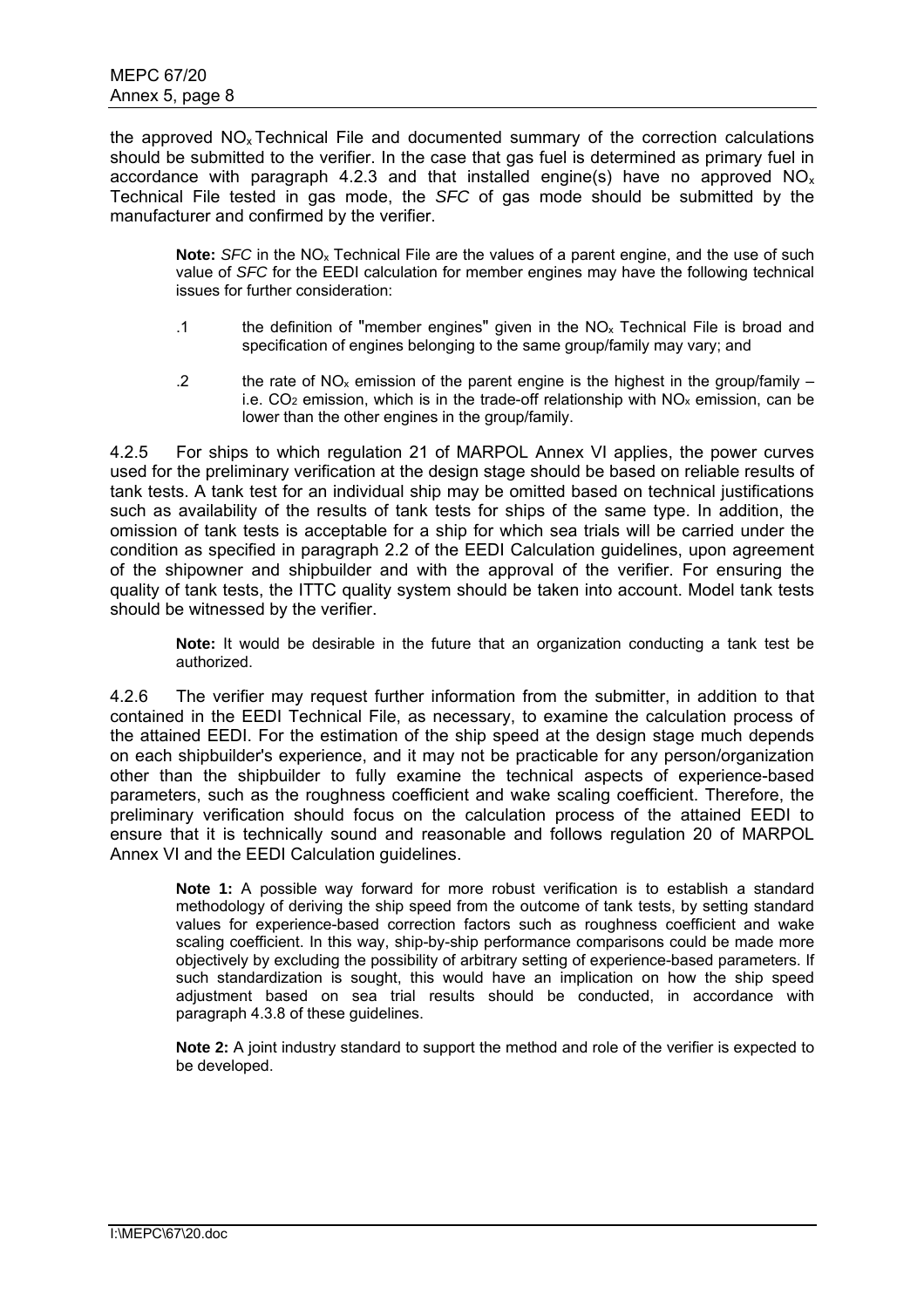4.2.7 Additional information that the verifier may request the submitter to provide includes, but is not limited to:

- .1 descriptions of a tank test facility; this should include the name of the facility, the particulars of tanks and towing equipment, and the records of calibration of each monitoring equipment;
- .2 lines of a model ship and an actual ship for the verification of the appropriateness of the tank test; the lines (sheer plan, body plan and half-breadth plan) should be detailed enough to demonstrate the similarity between the model ship and the actual ship;
- .3 lightweight of the ship and displacement table for the verification of the deadweight;
- .4 detailed report on the method and results of the tank test; this should include at least the tank test results at sea trial condition and under the condition as specified in paragraph 2.2 of the EEDI Calculation guidelines;
- .5 detailed calculation process of the ship speed, which should include the basis for the estimation of experience-based parameters such as roughness coefficient, and wake scaling coefficient;
- .6 reasons for exempting a tank test, if applicable; this should include lines and tank test results of ships of the same type, and the comparison of the principal particulars of such ships and the ship in question. Appropriate technical justification should be provided, explaining why the tank test is unnecessary; and
- .7 for LNG carriers, detailed calculation process of  $P_{AE}$  and *SFC<sub>SteamTurbine*.</sub>

4.2.8 The verifier should issue the report on the Preliminary Verification of the EEDI after it has verified the attained EEDI at the design stage, in accordance with paragraphs 4.1 and 4.2 of these guidelines.

### **4.3 Final verification of the attained EEDI at sea trial**

4.3.1 Sea trial conditions should be set as the conditions specified in paragraph 2.2 of the EEDI Calculation guidelines, if possible.

4.3.2 Prior to the sea trial, the following documents should be submitted to the verifier: a description of the test procedure to be used for the speed trial, the final displacement table and the measured lightweight, or a copy of the survey report of deadweight, as well as a copy of the  $NO<sub>x</sub>$  Technical File, as necessary. The test procedure should include, as a minimum, descriptions of all necessary items to be measured and corresponding measurement methods to be used for developing power curves under the sea trial condition.

- 4.3.3 The verifier should attend the sea trial and confirm:
	- .1 propulsion and power supply system, particulars of the engines or steam turbines, and other relevant items described in the EEDI Technical File;
	- .2 draught and trim;
	- .3 sea conditions;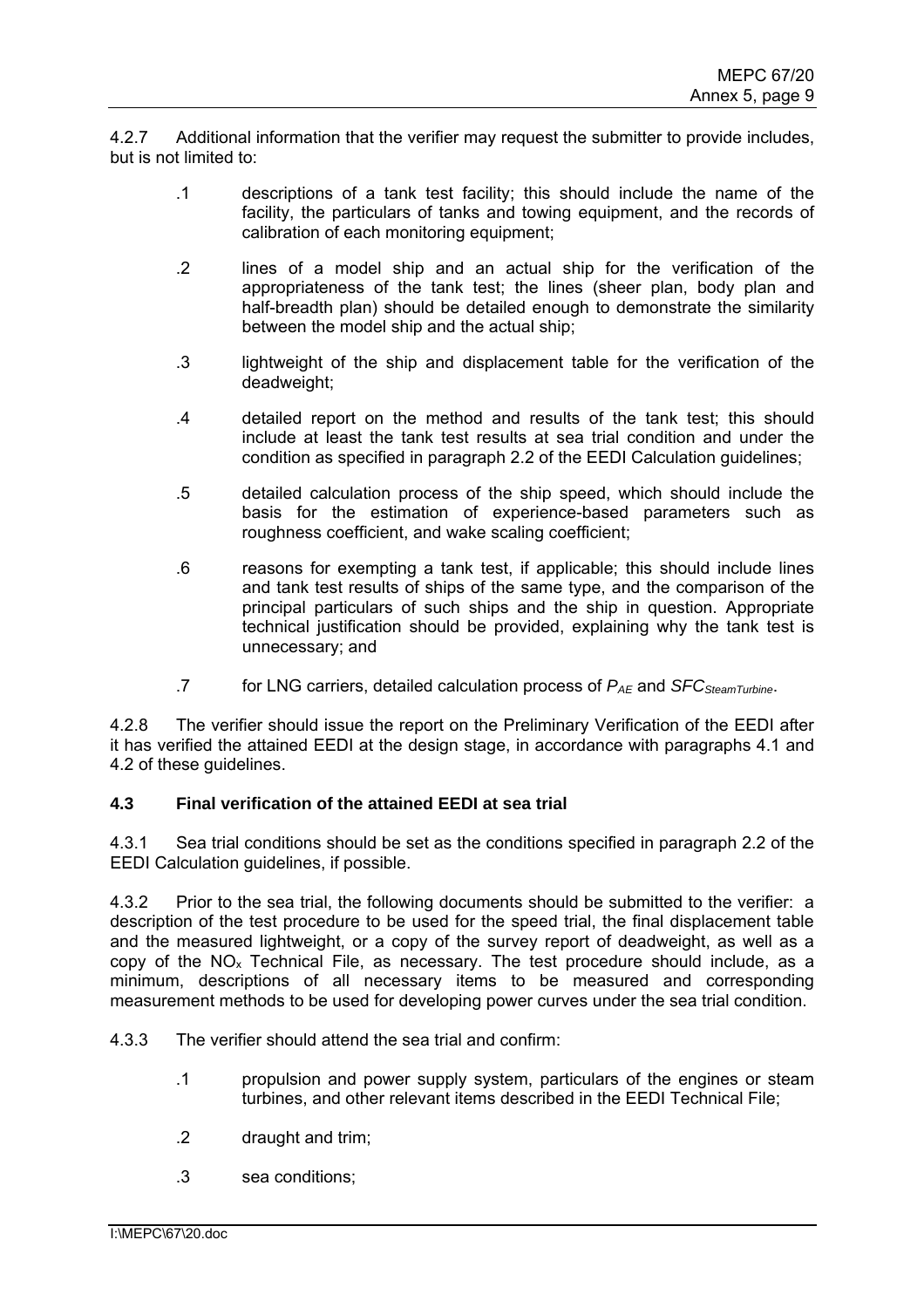- .4 ship speed; and
- .5 shaft power and RPM.

4.3.4 Draught and trim should be confirmed by the draught measurements taken prior to the sea trial. The draught and trim should be as close as practical to those at the assumed conditions used for estimating the power curves.

4.3.5 Sea conditions should be measured in accordance with ITTC Recommended Procedure 7.5-04-01-01.1 Speed and Power Trials Part 1; 2012 revision 1 or ISO 15016:20022, as amended.

4.3.6 Ship speed should be measured in accordance with ITTC Recommended Procedure 7.5-04-01-01 Speed and Power Trials Part 1; 2012 revision 1 or ISO 15016:20022, as amended, and at more than two points the range of which includes the power of the main engine as specified in paragraph 2.5 of the EEDI Calculation guidelines.

4.3.7 The main engine output, shaft power of propeller shaft (for LNG carriers having diesel electric propulsion system) or steam turbine output (for LNG carrier having steam turbine propulsion system) should be measured by shaft power meter or a method which the engine manufacturer recommends and the verifier approves. Other methods may be acceptable upon agreement of the shipowner and shipbuilder and with the approval of the verifier.

4.3.8 The submitter should develop power curves based on the measured ship speed and the measured output of the main engine at sea trial. For the development of the power curves, the submitter should calibrate the measured ship speed, if necessary, by taking into account the effects of wind, tide, waves, shallow water, displacement, water temperature and water density in accordance with ISO 15016:2002<sup>3</sup>, as amended. Upon agreement with the shipowner, the submitter should submit a report on the speed trials, including details of the power curve development, to the verifier for verification.

4.3.9 The submitter should compare the power curves obtained as a result of the sea trial and the estimated power curves at the design stage. In case differences are observed, the attained EEDI should be recalculated, as necessary, in accordance with the following:

- .1 for ships for which a sea trial is conducted under the condition as specified in paragraph 2.2 of the EEDI Calculation guidelines: the attained EEDI should be recalculated using the measured ship speed at sea trial at the power of the main engine as specified in paragraph 2.5 of the EEDI Calculation guidelines; and
- .2 for ships for which a sea trial cannot be conducted under the conditions as specified in paragraph 2.2 of the EEDI Calculation guidelines: if the measured ship speed at the power of the main engine as specified in paragraph 2.5 of the EEDI Calculation guidelines at the sea trial conditions is different from the expected ship speed on the power curve at the corresponding condition, the shipbuilder should recalculate the attained EEDI by adjusting the ship speed under the conditions as specified in paragraph 2.2 of the EEDI Calculation guidelines by an appropriate correction method that is agreed by the verifier.

 $\overline{a}$ 

<sup>&</sup>lt;sup>3</sup> ITTC Recommended Procedure 7.5-04-01-01 is considered as preferable standard available from URL at ITTC.SNAME.ORG. Revised version of ISO 15016 should be available by early 2014.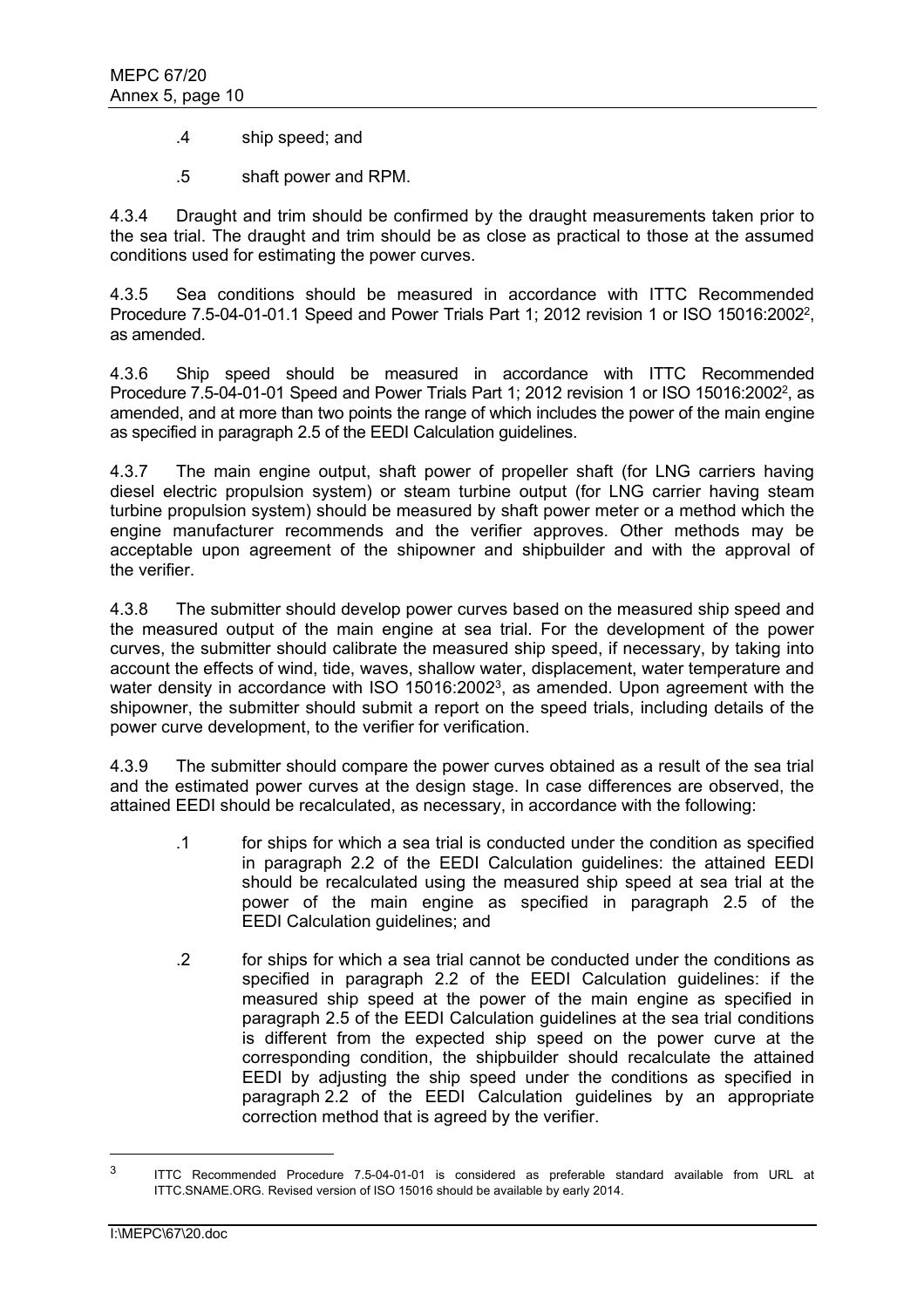An example of a possible method for speed adjustment is given in figure 2.

**Note:** Further consideration would be necessary for the speed adjustment methodology in paragraph 4.3.9.2 of these guidelines. One of the concerns relates to a possible situation where the power curve for sea trial condition is estimated in an excessively conservative manner (i.e. power curve is shifted in a leftward direction) with the intention to get an upward adjustment of the ship speed by making the measured ship speed at sea trial easily exceed the lower-estimated speed for sea trial condition at design stage.



**Figure 2: An example of possible ship speed adjustment** 

4.3.10 In cases where the finally determined deadweight/gross tonnage differs from the designed deadweight/gross tonnage used in the EEDI calculation during the preliminary verification, the submitter should recalculate the attained EEDI using the finally determined deadweight/gross tonnage. The finally determined gross tonnage should be confirmed in the Tonnage Certificate of the ship.

4.3.11 The electrical efficiency *(i)* should be taken as 91.3% for the purpose of calculating the attained EEDI. Alternatively, if a value of more than 91.3% is to be applied,  $\eta_{ij}$  should be obtained by measurement and verified by a method approved by the verifier.

4.3.12 In case where the attained EEDI is calculated at the preliminary verification by using *SFC* based on the manufacturer's test report, due to the non-availability at that time of the approved NOx Technical File, the EEDI should be recalculated by using *SFC* in the approved NOx Technical File. Also, for steam turbines, the EEDI should be recalculated by using *SFC* confirmed by the Administration or an organization recognized by the Administration at the sea trial.

4.3.13 The EEDI Technical File should be revised, as necessary, by taking into account the results of sea trials. Such revision should include, as applicable, the adjusted power curve based on the results of sea trials (namely, modified ship speed under the condition as specified in paragraph 2.2 of the EEDI Calculation guidelines), the finally determined deadweight/gross tonnage,  $\eta$  for LNG carriers having diesel electric propulsion system and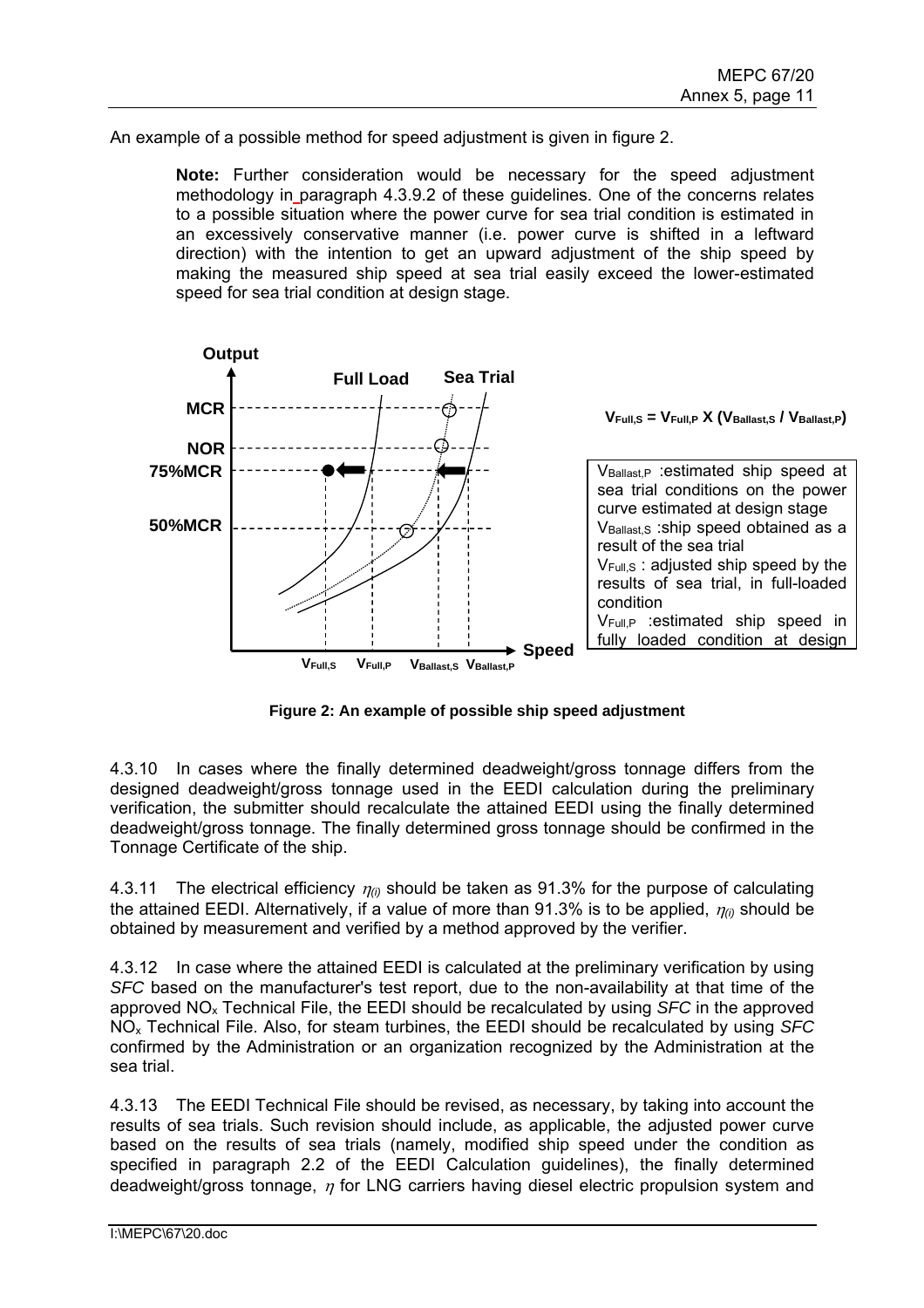*SFC* described in the approved  $NO<sub>x</sub>$  Technical File, and the recalculated attained EEDI based on these modifications.

4.3.14 The EEDI Technical File, if revised, should be submitted to the verifier for confirmation that the (revised) attained EEDI is calculated in accordance with regulation 20 of MARPOL Annex VI and the EEDI Calculation guidelines.

#### **4.4 Verification of the attained EEDI in case of major conversion**

4.4.1 In cases of a major conversion of a ship, the shipowner should submit to a verifier an application for an Additional Survey with the EEDI Technical File duly revised, based on the conversion made and other relevant background documents.

4.4.2 The background documents should include as a minimum, but are not limited to:

- .1 details of the conversion;
- .2 EEDI parameters changed after the conversion and the technical justifications for each respective parameter;
- .3 reasons for other changes made in the EEDI Technical File, if any; and
- .4 calculated value of the attained EEDI with the calculation summary, which should contain, as a minimum, each value of the calculation parameters and the calculation process used to determine the attained EEDI after the conversion.

4.4.3 The verifier should review the revised EEDI Technical File and other documents submitted and verify the calculation process of the attained EEDI to ensure that it is technically sound and reasonable and follows regulation 20 of MARPOL Annex VI and the EEDI Calculation guidelines.

4.4.4 For verification of the attained EEDI after a conversion, speed trials of the ship are required, as necessary.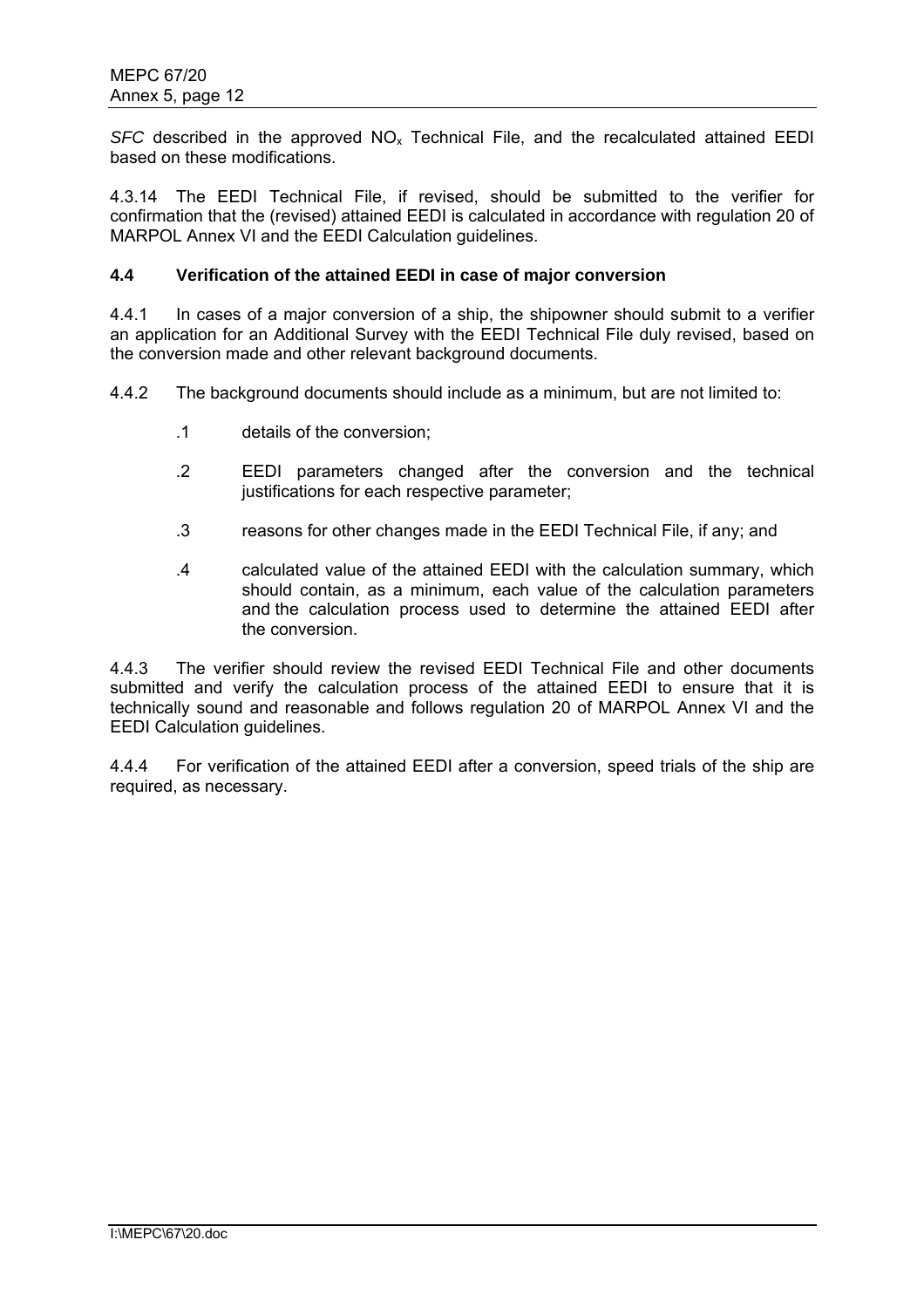## **APPENDIX 1**

## **SAMPLE OF EEDI TECHNICAL FILE**

### **1 Data**

## 1.1 General information

| Shipbuilder | <b>JAPAN Shipbuilding Company</b> |  |
|-------------|-----------------------------------|--|
| Hull no.    | 12345                             |  |
| IMO no.     | 94111XX                           |  |
| Ship type   | <b>Bulk carrier</b>               |  |

# 1.2 Principal particulars

| Length overall                            | 250.0 m           |
|-------------------------------------------|-------------------|
| Length between perpendiculars             | 240.0 m           |
| Breadth, moulded                          | 40.0 m            |
| Depth, moulded                            | 20.0 <sub>m</sub> |
| Summer load line draught, moulded         | 14.0 <sub>m</sub> |
| Deadweight at summer load line<br>draught | 150,000 tons      |

# 1.3 Main engine

| Manufacturer                    | JAPAN Heavy Industries Ltd. |
|---------------------------------|-----------------------------|
| Type                            | 6J70A                       |
| Maximum continuous rating (MCR) | 15,000 kW x 80 rpm          |
| SFC at 75% MCR                  | 165.0 g/kWh                 |
| Number of set                   |                             |
| Fuel type                       | Diesel Oil                  |

# 1.4 Auxiliary engine

| Manufacturer                    | JAPAN Diesel Ltd. |
|---------------------------------|-------------------|
| Type                            | 5J-200            |
| Maximum continuous rating (MCR) | 600 kW x 900 rpm  |
| SFC at 50% MCR                  | 220.0 g/kWh       |
| Number of set                   |                   |
| Fuel type                       | Diesel Oil        |

## 1.5 Ship speed

| Ship speed in deep water at summer | 14.25 knots |
|------------------------------------|-------------|
| l load line draught at 75% of MCR  |             |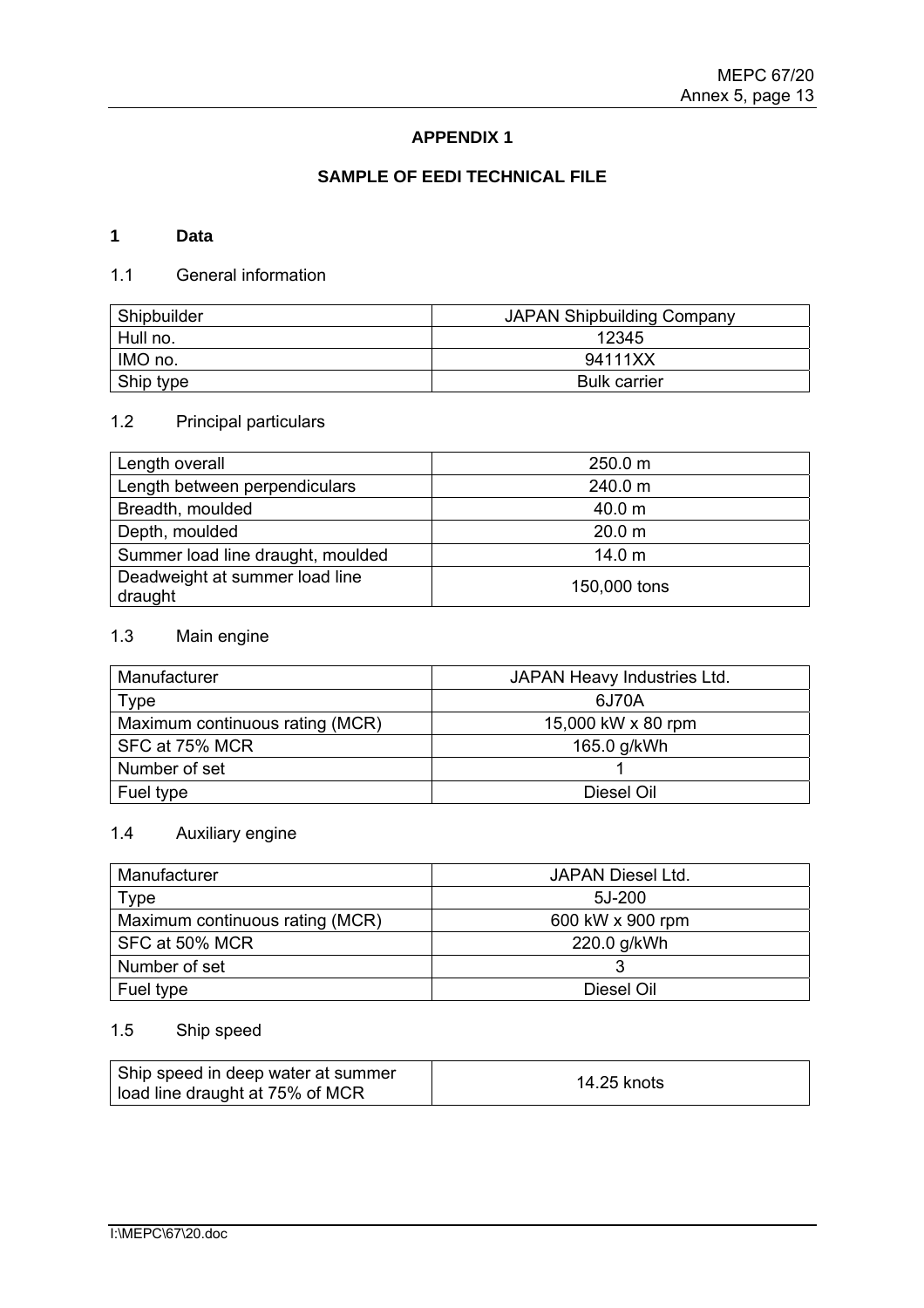### **2 Power curves**

The power curves estimated at the design stage and modified after the speed trials are shown in figure 2.1.



**Figure 2.1: Power curves**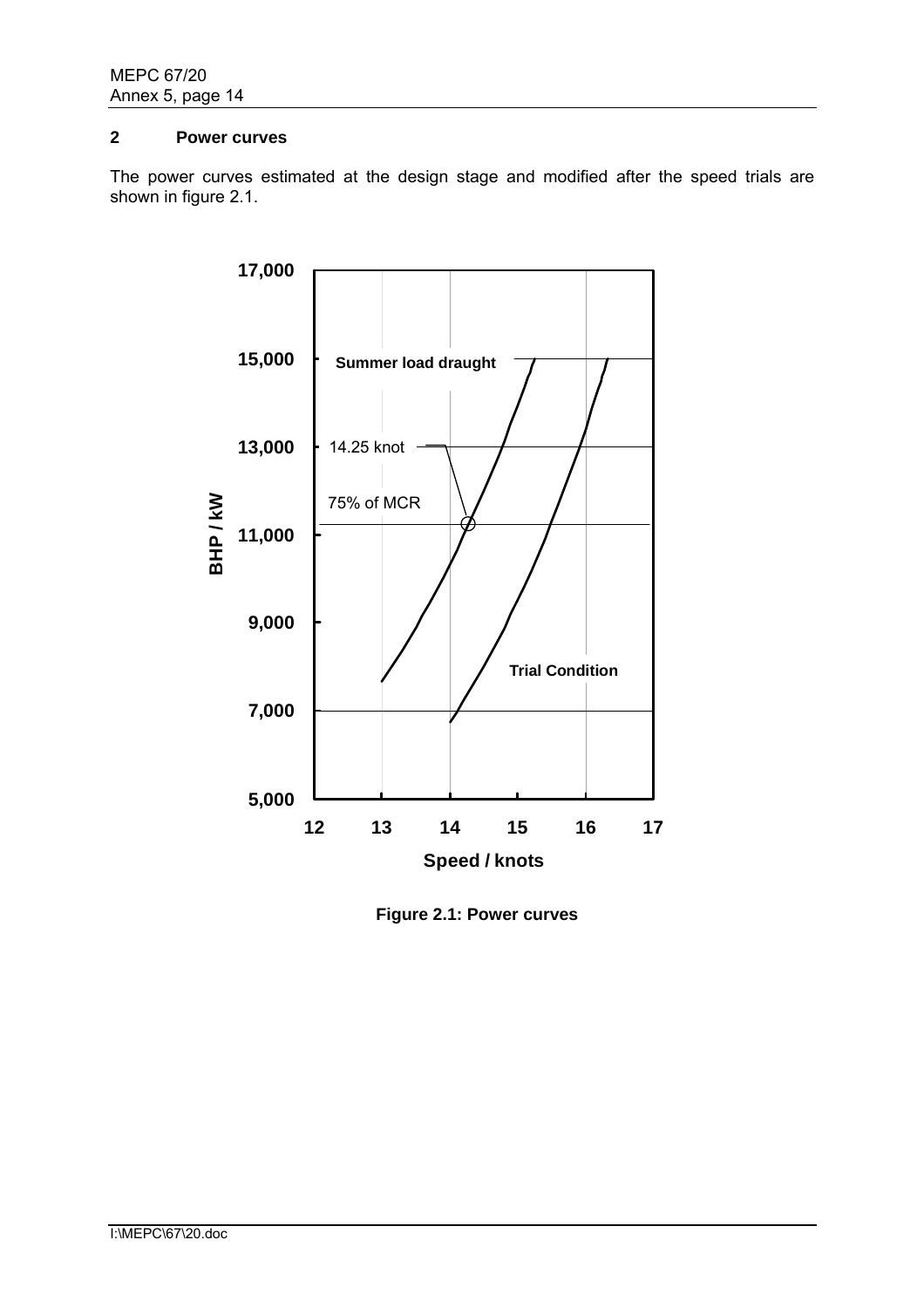### **3 Overview of propulsion system and electric power supply system**

- 3.1 Propulsion system
- 3.1.1 Main engine Refer to paragraph 1.3 of this appendix.
- 3.1.2 Propeller

| түре             | Fixed pitch propeller |  |
|------------------|-----------------------|--|
| Diameter         | 7.0 m                 |  |
| Number of blades |                       |  |
| I Number of set  |                       |  |

- 3.2 Electric power supply system
- 3.2.1 Auxiliary engines Refer to paragraph 1.4 of this appendix.
- 3.2.2 Main generators

| Manufacturer  | <b>JAPAN Electric</b>      |
|---------------|----------------------------|
| Rated output  | 560 kW (700 kVA) x 900 rpm |
| Voltage       | AC 450 V                   |
| Number of set |                            |



**Figure 3.1: Schematic figure of propulsion and electric power supply system**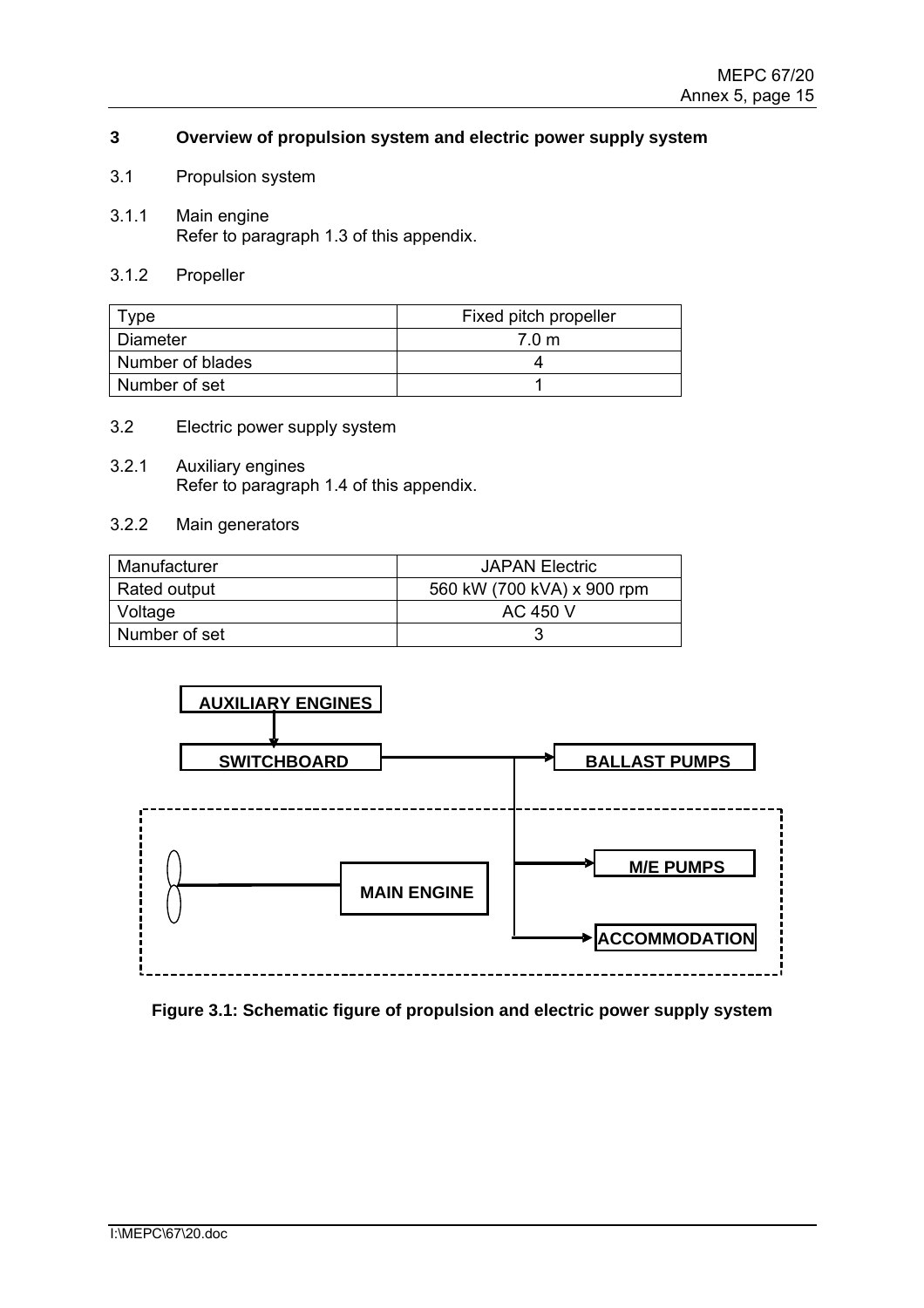### **4 Estimation process of power curves at design stage**

Power curves are estimated based on model test results. The flow of the estimation process is shown below.



## **Figure 4.1: Flow-chart of process for estimating power curves**

## **5 Description of energy saving equipment**

5.1 Energy saving equipment the effects of which are expressed as *PAEeff(i)* and/or *Peff(i)* in the EEDI calculation formula

N/A

5.2 Other energy saving equipment

(Example)

- 5.2.1 Rudder fins
- 5.2.2 Propeller boss cap fins

…… (Specifications, schematic figures and/or photos, etc., for each piece of equipment or device should be indicated. Alternatively, attachment of a commercial catalogue may be acceptable.)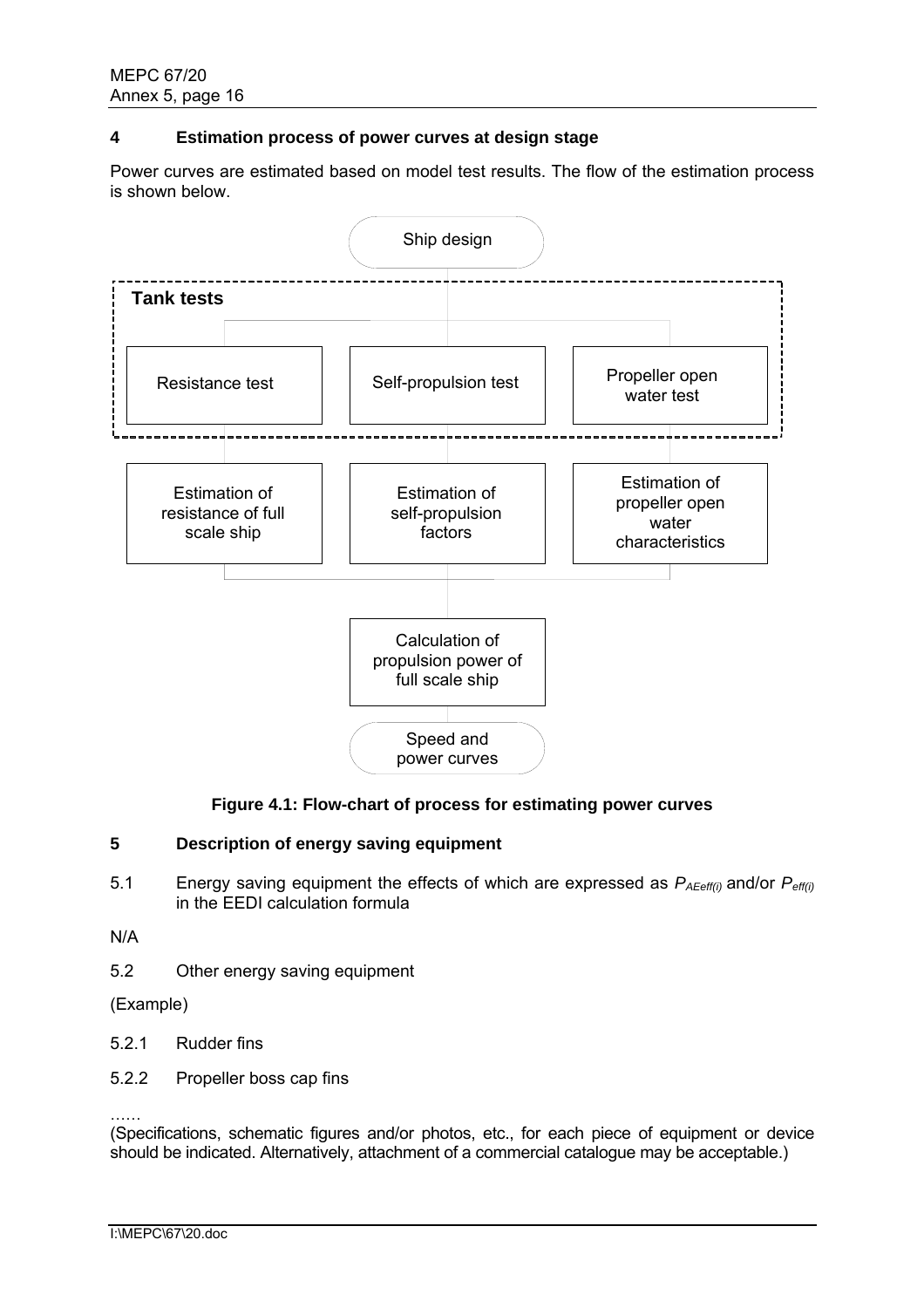## **6 Calculated value of attained EEDI**

### 6.1 Basic data

| Type of ship        | <b>Capacity DWT</b> | <b>Speed V<sub>ref</sub></b><br>(knots) |
|---------------------|---------------------|-----------------------------------------|
| <b>Bulk Carrier</b> | 150,000             | 14.25                                   |

### 6.2 Main engine

| <b>MCR<sub>ME</sub></b><br>(kW) | Shaft gen. | $P_{ME}$ (kW) | Type of fuel | $\triangleright$ FME | <b>SFC<sub>ME</sub></b><br>(g/kWh) |
|---------------------------------|------------|---------------|--------------|----------------------|------------------------------------|
| 15,000                          | N/A        | 11,250        | Diesel Oil   | 3.206                | 165.0                              |

## 6.3 Auxiliary engines

| $P_{AE}$ (kW) | Type of fuel | $G_{\mathsf{FAE}}$ | <b>SFCAE</b><br>(g/kWh) |
|---------------|--------------|--------------------|-------------------------|
| 625           | Diesel Oil   | 3.206              | 220.0                   |

## 6.4 Ice class

N/A

6.5 Innovative electrical energy efficient technology

N/A

6.6 Innovative mechanical energy efficient technology

N/A

6.7 Cubic capacity correction factor

N/A

## 6.8 Calculated value of attained EEDI

$$
EEDI = \frac{\left(\prod_{j=1}^{M} f_{j}\right)\left(\sum_{i=1}^{mME} P_{ME(i)} \cdot C_{FME(i)} \cdot SFC_{ME(i)}\right) + \left(P_{AE} \cdot C_{FAE} \cdot SFC_{AE}\right)}{f_{i} \cdot f_{c} \cdot Capacity \cdot f_{w} \cdot V_{ref}}
$$
\n
$$
+ \frac{\left{\left(\prod_{j=1}^{M} f_{j}\right)\sum_{i=1}^{nPT} P_{PT(i)} - \sum_{i=1}^{neff} f_{eff(i)} \cdot P_{AEGf(i)}\right)C_{FAE} \cdot SFC_{AE}}\right\} - \left(\sum_{i=1}^{neff} f_{eff(i)} \cdot P_{eff(i)} \cdot C_{FME} \cdot SFC_{ME}}{f_{i} \cdot f_{c} \cdot Capacity \cdot f_{w} \cdot V_{ref}}
$$
\n
$$
= \frac{1 \times (11250 \times 3.206 \times 165.0) + (625 \times 3.206 \times 220.0) + 0 - 0}{1 \cdot 1 \cdot 150000 \cdot 1 \cdot 14.25}
$$
\n
$$
= 2.99 \quad (g - CO_{2}/\text{ton} \cdot \text{mile})
$$

### **attained EEDI: 2.99 g-CO<sub>2</sub>/ton mile**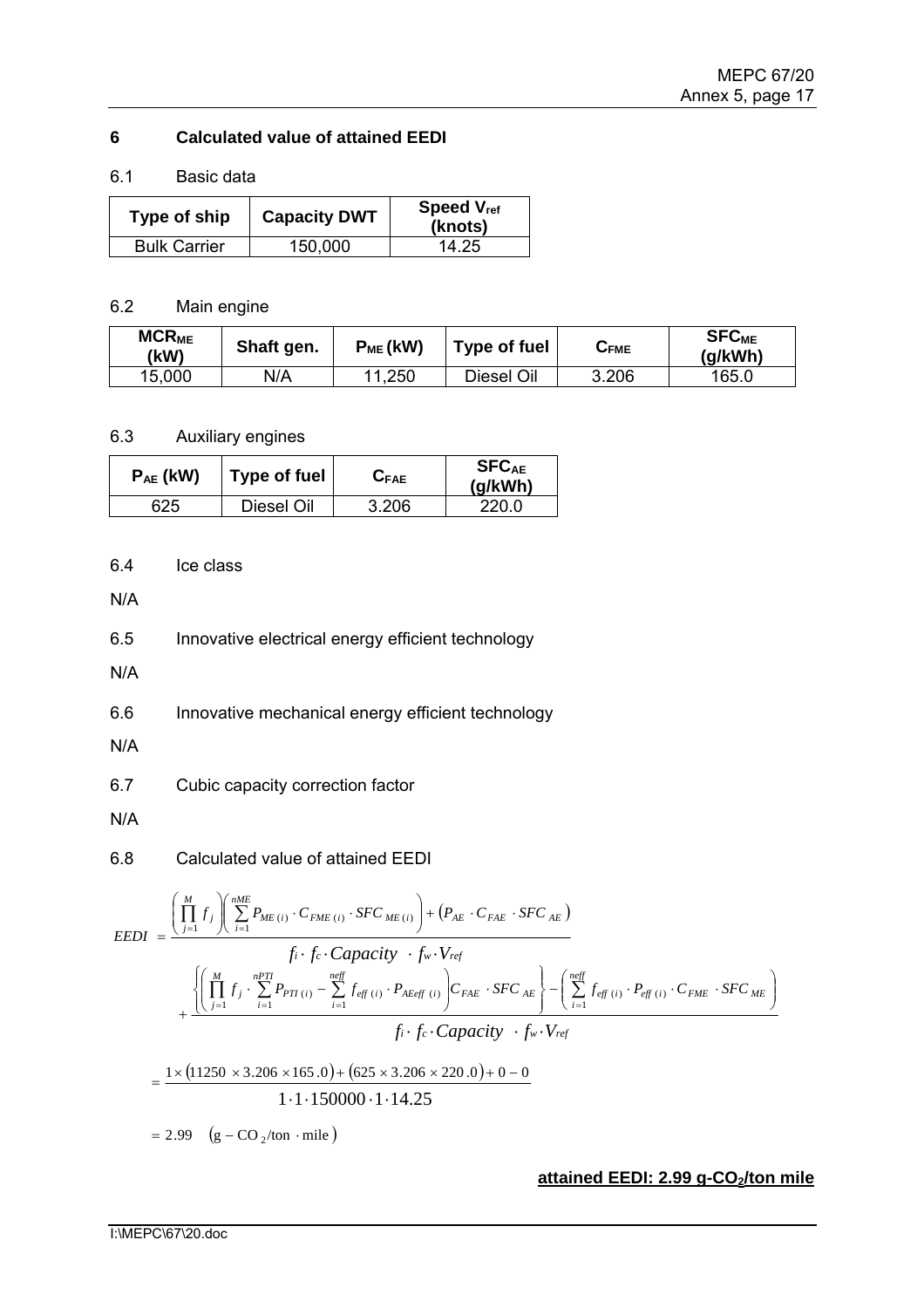## **7 Calculated value of attained EEDIweather**

#### 7.1 Representative sea conditions

|     | Mean wind    | Mean wind       | Significant | Mean wave | Mean wave |
|-----|--------------|-----------------|-------------|-----------|-----------|
|     | speed        | direction       | wave height | period    | direction |
| BF6 | $12.6$ (m/s) | $\Omega$ (deg.) | 3.0(m)      | 6.7(s)    | 0 (deg.)* |

BF6 12.6 (m/s) 0 (deg.)\* 3.0 (m) 6.7 (s) 0 (deg.)\*<br>
<sup>\*</sup> Heading direction of wind/wave in relation to the ship's heading, i.e. 0 (deg.) means the ship is heading directly into the wind.

### 7.2 Calculated weather factor, *fw*

| 1w | 900 |
|----|-----|
|    |     |

## 7.3 Calculated value of attained EEDI<sub>weather</sub>

**attained EEDI**weather: 3.32 g-CO<sub>2</sub>/ton mile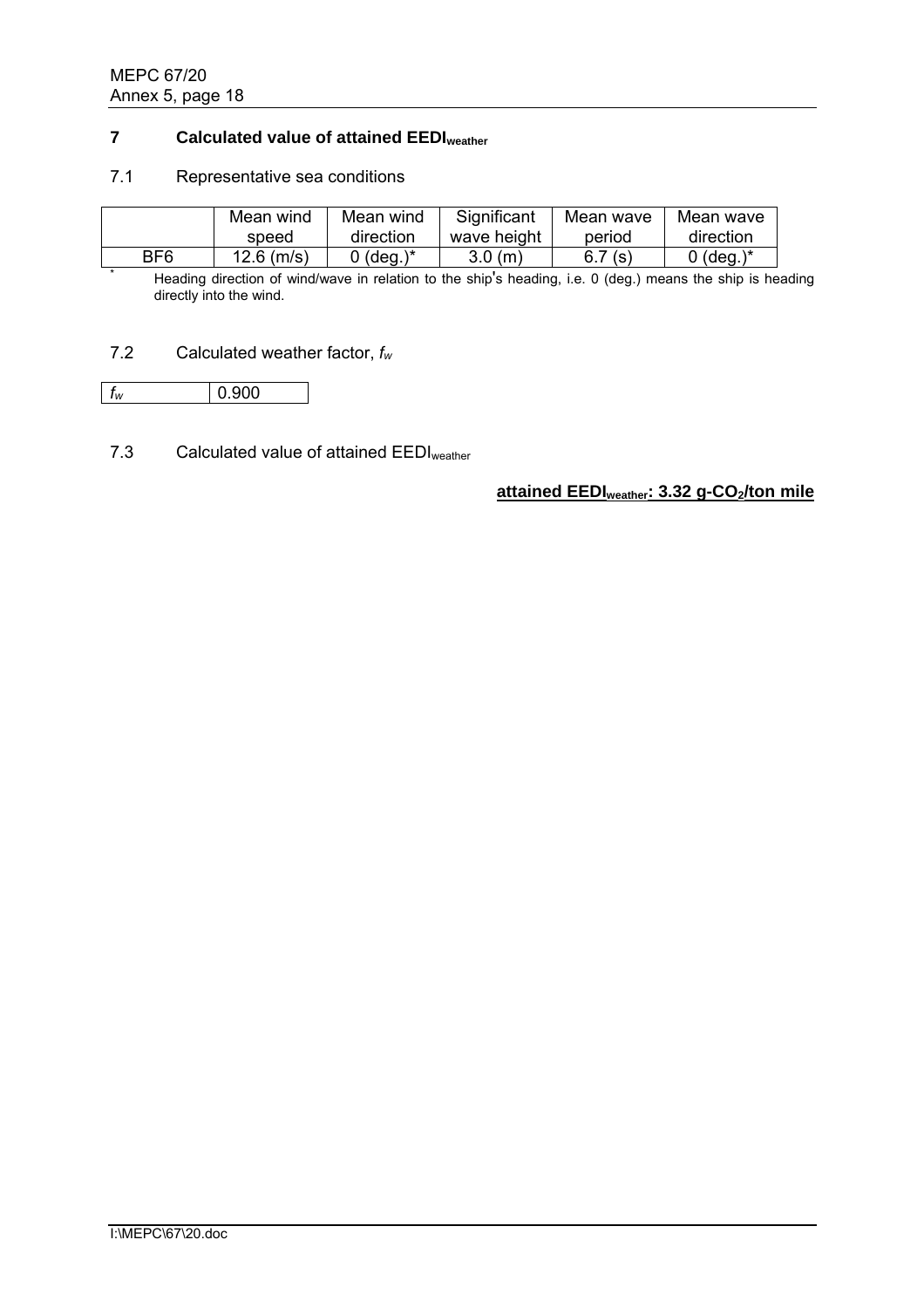## **APPENDIX 2**

#### **GUIDELINES FOR VALIDATION OF ELECTRIC POWER TABLES FOR EEDI (EPT-EEDI)**

#### **1 INTRODUCTION**

The purpose of these guidelines is to assist recognized organizations in the validation of Electric Power Tables (EPT) for the calculation of the Energy Efficiency Design Index (EEDI) for ships. As such, these guidelines support the implementation of the EEDI Calculation guidelines and the *Guidelines on survey and certification of the Energy Efficiency Design Index (EEDI)*. These guidelines will also assist shipowners, shipbuilders, ship designers and manufacturers in relation to aspects of the development of more energy efficient ships and also in understanding the procedures for the EPT-EEDI validation.

#### **2 OBJECTIVES**

These guidelines provide a framework for the uniform application of the EPT-EEDI validation process for ships for which required auxiliary engine power is calculated under paragraph 2.5.6.4 of the EEDI Calculation guidelines.

#### **3 DEFINITIONS**

3.1 *Applicant* means an organization, primarily a shipbuilder or a ship designer, which requests the EPT-EEDI validation in accordance with these guidelines.

3.2 *Validator* means a recognized organization which conducts the EPT-EEDI validation in accordance with these guidelines.

3.3 *Validation* for the purpose of these guidelines means review of submitted documents and survey during construction and sea trials.

3.4 *Standard EPT-EEDI-Form* refers to the layout given in appendix 3, containing the EPT-EEDI results that will be the subject of validation. Other supporting documents submitted for this purpose will be used as reference only and will not be subject to validation.

3.5 *PAE* herein is defined as per the definition in paragraph 2.5.6 of the EEDI Calculation guidelines.

3.6 *Ship service and engine-room loads* refer to all the load groups which are needed for the hull, deck, navigation and safety services, propulsion and auxiliary engine services, engine-room ventilation and auxiliaries and ship's general services.

3.7 *Diversity factor* is the ratio of the "total installed load power" and the "actual load power" for continuous loads and intermittent loads. This factor is equivalent to the product of service factors for load, duty and time.

#### **4 APPLICATION**

4.1 These guidelines are applicable to ships as stipulated in paragraph 2.5.6.4 of the EEDI Calculation guidelines.

4.2 These guidelines should be applied for new ships for which an application for an EPT-EEDI validation has been submitted to a validator.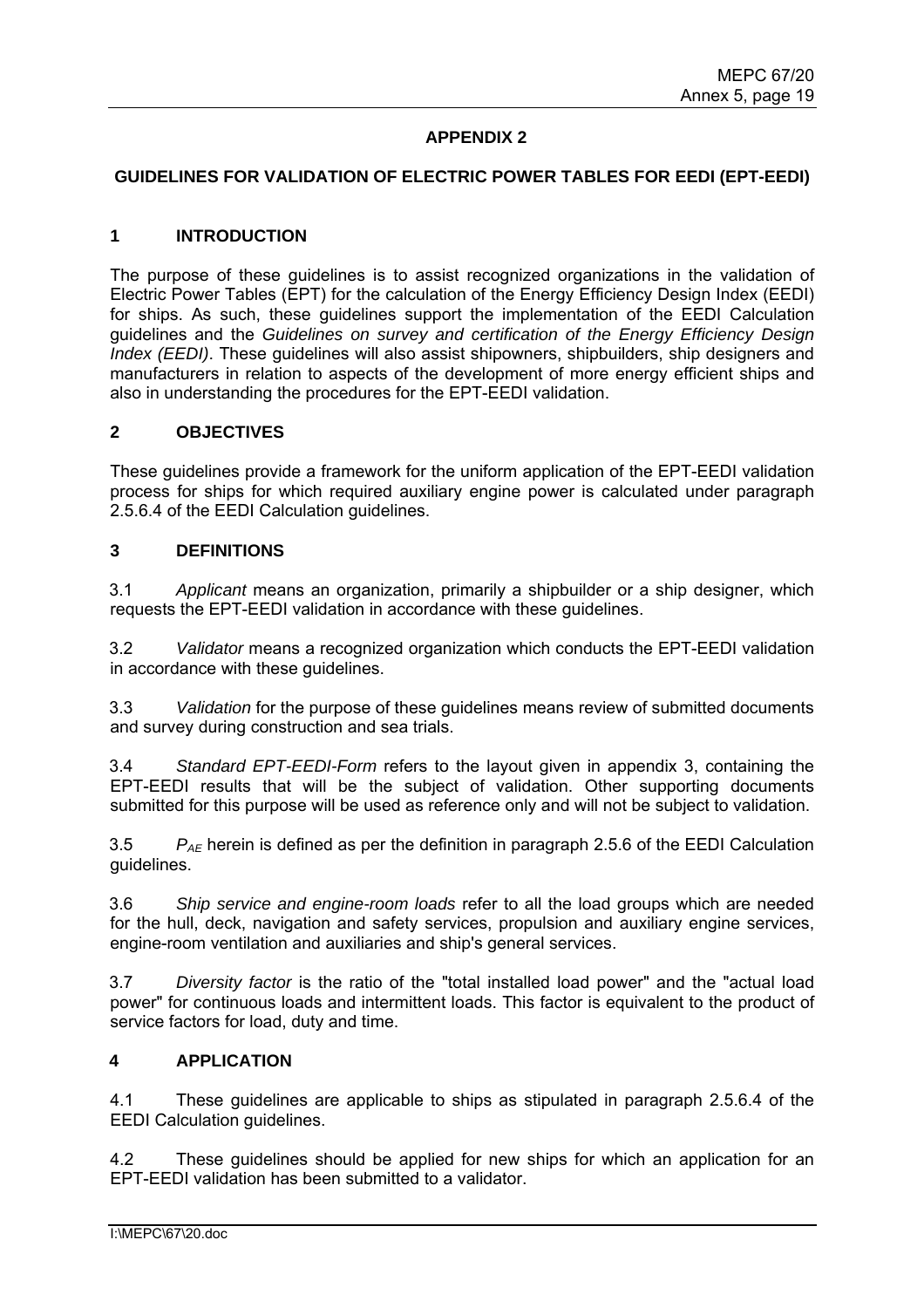- 4.3 The steps of the validation process include:
	- .1 review of documents during the design stage
		- .1 check if all relevant loads are listed in the EPT;
		- .2 check if reasonable service factors are used; and
		- .3 check the correctness of the  $P_{AE}$  calculation based on the data given in the EPT.
	- .2 survey of installed systems and components during construction stage
		- .1 check if a randomly selected set of installed systems and components are correctly listed with their characteristics in the EPT.
	- .3 survey of sea trials
		- .1 check if selected units/loads specified in EPT are observed.

#### **5 SUPPORTING DOCUMENTS**

5.1 The applicant should provide as a minimum the ship electric balance load analysis.

5.2 Such information may contain shipbuilders' confidential information. Therefore, after the validation, the validator should return all or part of such information to the applicant at the applicant's request.

5.3 A special EEDI condition during sea trials may be needed and defined for each ship and included in the sea trial schedule. For this condition, a special column should be inserted into the EPT.

### **6 PROCEDURES FOR VALIDATION**

#### **6.1 General**

PAE should be calculated in accordance with the EPT-EEDI Calculation guidelines. EPT-EEDI validation should be conducted in two stages: preliminary validation at the design stage and final validation during sea trials. The validation process is presented in figure 1.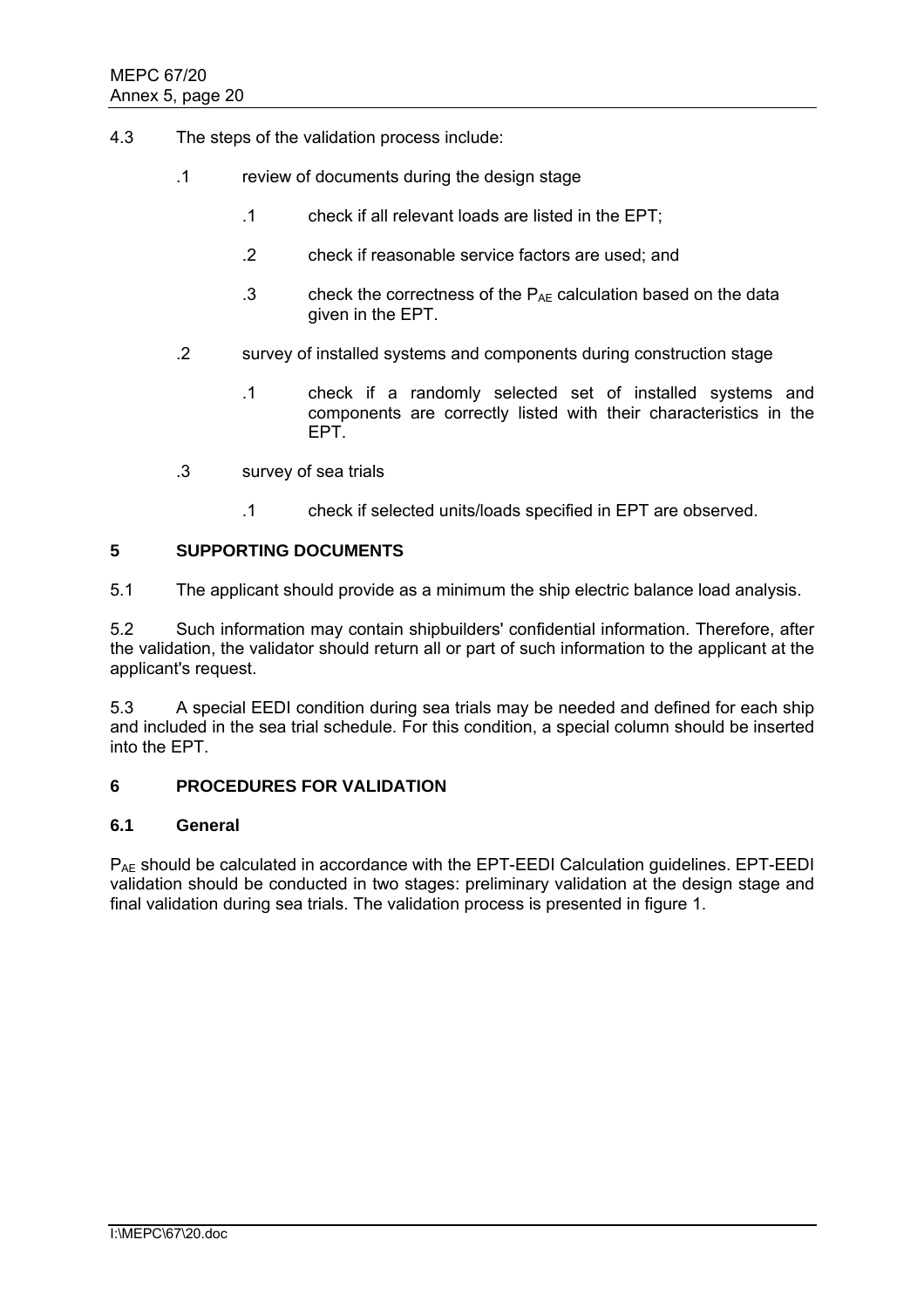

**Figure 1: Basic flow of EPT-EEDI validation process** 

### **6.2 Preliminary validation at the design stage**

6.2.1 For the preliminary validation at the design stage, the applicant should submit to a validator an application for the validation of EPT-EEDI, inclusive of the EPT-EEDI Form, and all the relevant and necessary information for the validation as supporting documents.

6.2.2 The applicant should supply as a minimum the supporting data and information, as specified in appendix A (to be developed).

6.2.3 The validator may request from the applicant additional information to that contained in these guidelines, as necessary, to enable the validator to examine the calculation process of the EPT-EEDI. The estimation of the ship EPT-EEDI at the design stage depends on each applicant's experience, and it may not be practicable to fully examine the technical aspects and details of each machinery component. Therefore, the preliminary validation should focus on the calculation process of the EPT-EEDI that should follow best marine practices.

**Note:** A possible way forward for more robust validation is to establish a standard methodology of deriving the ship EPT by setting standard formats as agreed and used by industry.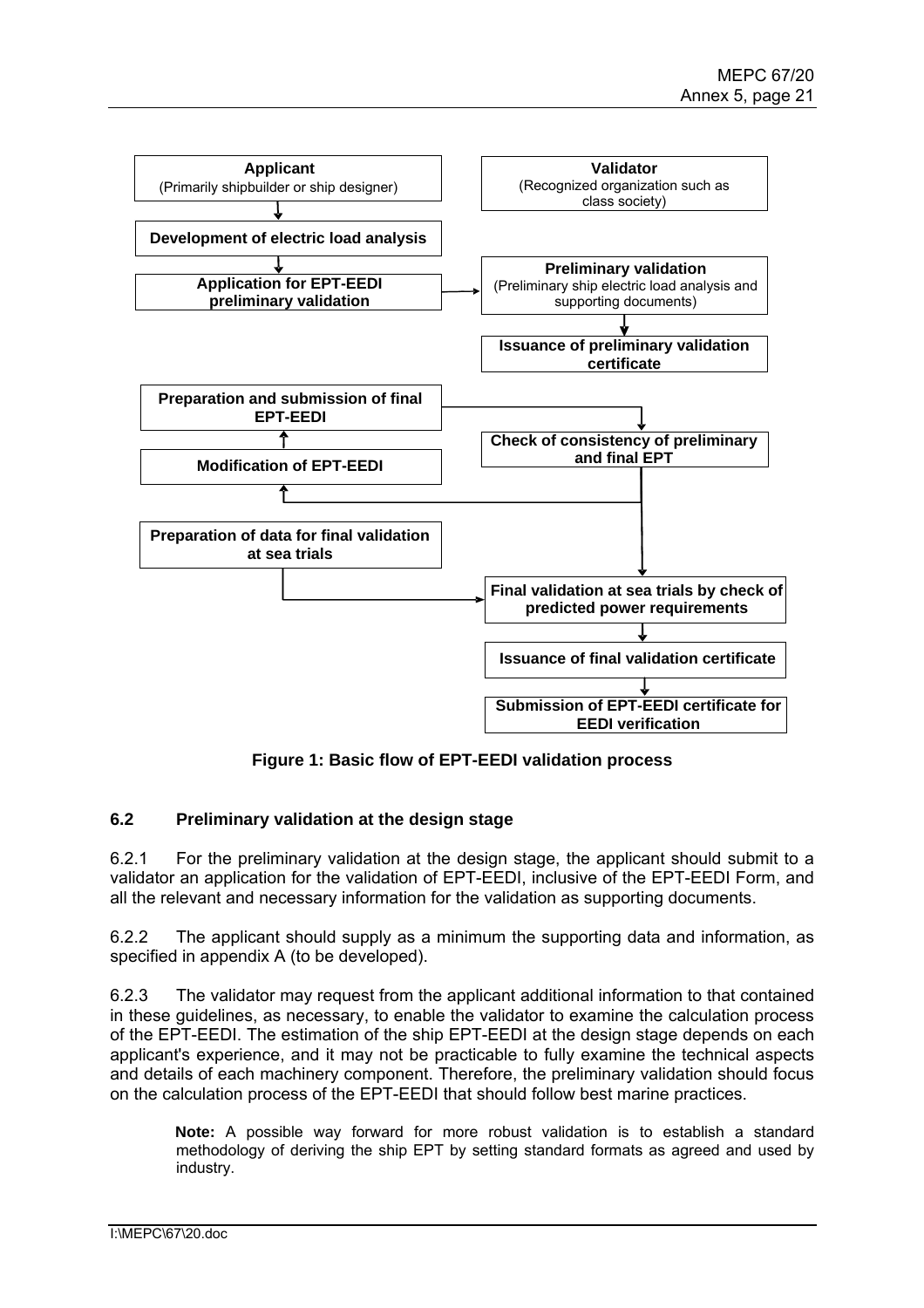#### **6.3 Final validation**

6.3.1 The final validation process should as a minimum should include a check of the ship electric load analysis to ensure that all electric consumers are listed; their specific data and the calculations in the power table itself are correct and are supported by sea trial results. If necessary, additional information has to be requested.

6.3.2 For the final validation, the applicant should revise the EPT-EEDI Form and supporting documents as necessary, by taking into account the characteristics of the machinery and other electrical loads actually installed on board the ship. The EEDI condition at sea trials should be defined and the expected power requirements in these conditions documented in the EPT. Any changes within the EPT from design stage to construction stage should be highlighted by the shipyard.

6.3.3 The preparation for the final validation includes a desk top check comprising:

- .1 consistency of preliminary and final EPT;
- .2 changes of service factors (compared to the preliminary validation);
- .3 all electric consumers are listed;
- .4 their specific data and the calculations in the power table itself are correct; and
- .5 in case of doubt, component specification data is checked in addition.

6.3.4 A survey prior to sea trials is performed to ensure that machinery characteristics and data as well as other electric loads comply with those recorded in the supporting documents. This survey does not cover the complete installation but selects randomly a number of samples.

6.3.5 For the purpose of sea trial validation, the surveyor will check the data of selected systems and/or components given in the special column added to the EPT for this purpose or the predicted overall value of electric load by means of practicable measurements with the installed measurement devices.

# **7 ISSUANCE OF THE EPT-EEDI STATEMENT OF VALIDATION**

7.1 The validator should stamp the EPT-EEDI Form as "Noted" having validated the EPT-EEDI in the preliminary validation stage, in accordance with these guidelines.

7.2 The validator should stamp the EPT-EEDI Form as "Endorsed" having validated the final EPT-EEDI in the final validation stage in accordance with these guidelines.